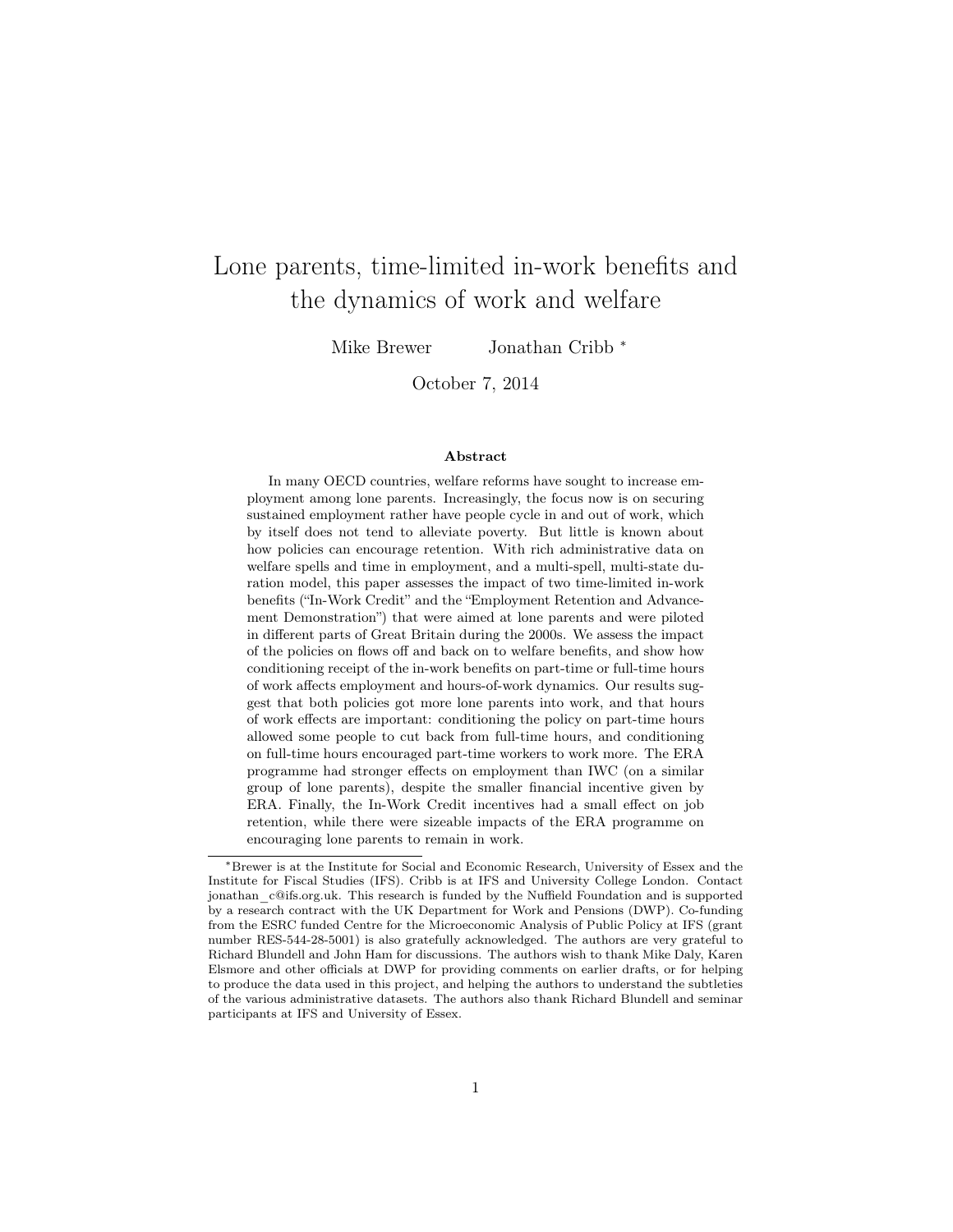Keywords: In-work benefits, labour supply, time-limits, welfare, lone parents, multi-spell duration models JEL Classification: H21, I38

### 1 Introduction

In-work benefits or tax credits are well established as a policy instrument for increasing labour supply and tackling poverty. Much research has been on the experience of the EITC in the US, and the various in-work credits in the UK, both of which have been aimed principally at families with children, and a wide range of OECD countries have used in-work credits to some extent. For a typical in-work credit, eligibility depends only on current income and current family status and, conditional on those, can last indefinitely. But there is a another sort of in-work credit, where the credit is time-limited and conditional on previous receipt of welfare (and with no, or only a limited, means-test, although this is a less important design feature). Such policies lie somewhere in between conventional in-work credits, and a conventional back-to-work bonus (we discuss the relevant literature in Section 2).

This paper provides evidence on the impact of two different targeted, timelimited, in-work benefits from the UK. For a given level of generosity, a targeted, time-limited in-work credit is clearly cheaper than a conventional inwork credit. By conditioning on previous receipt of welfare, it may be better targeted on low-skill, potential-low-wage, individuals than a conventional credit (where high-wage individuals can cut their hours worked to become entitled to an conventional in-work credit). But, for someone currently on welfare, the encouragement to labour supply provided by a time-limited in-work credit way be less than a permanent credit of the same weekly or monthly generosity.

The two specific policies in Great Britain had, usefully, different eligibility conditions. One was called "In-Work Credit" (we use "IWC" to refer to the specific policy in the UK, and "in-work credit" to refer to the generic policy), and the other was the Employment, Retention and Advancement Demonstration  $(ERA)^1$  $(ERA)^1$  We give more details in Section 2, but IWC was worth £40 a week, and could be received by lone parents who had previously spent at least a year on welfare if they moved into work of 16 or more hours a week. A maximum of 52 weeks of payments could be made. The policy was introduced gradually across Great Britain (GB) over a four year period, rolled out by geographical areas, which naturally suggests the use of lone parents in areas where IWC was not in operation as a form of comparison group.[2](#page-1-1)

The ERA demonstration was a randomised intervention which aimed to deliver the 'next step' in welfare-to-work policy. It had three target groups: unemployed lone parents who were on Income Support (IS; an out of work benefit with no need to search for work) and then volunteered for the New

<span id="page-1-0"></span><sup>&</sup>lt;sup>1</sup>Qualitative research which covers IWC includes [Hosain and Breen](#page-23-0) [\(2007\)](#page-23-0) and [Jenkins](#page-23-1) [\(2008\)](#page-23-1).

<span id="page-1-1"></span> $2$ This was the approach adopted in [Brewer et al.](#page-22-0) [\(2009a\)](#page-22-0)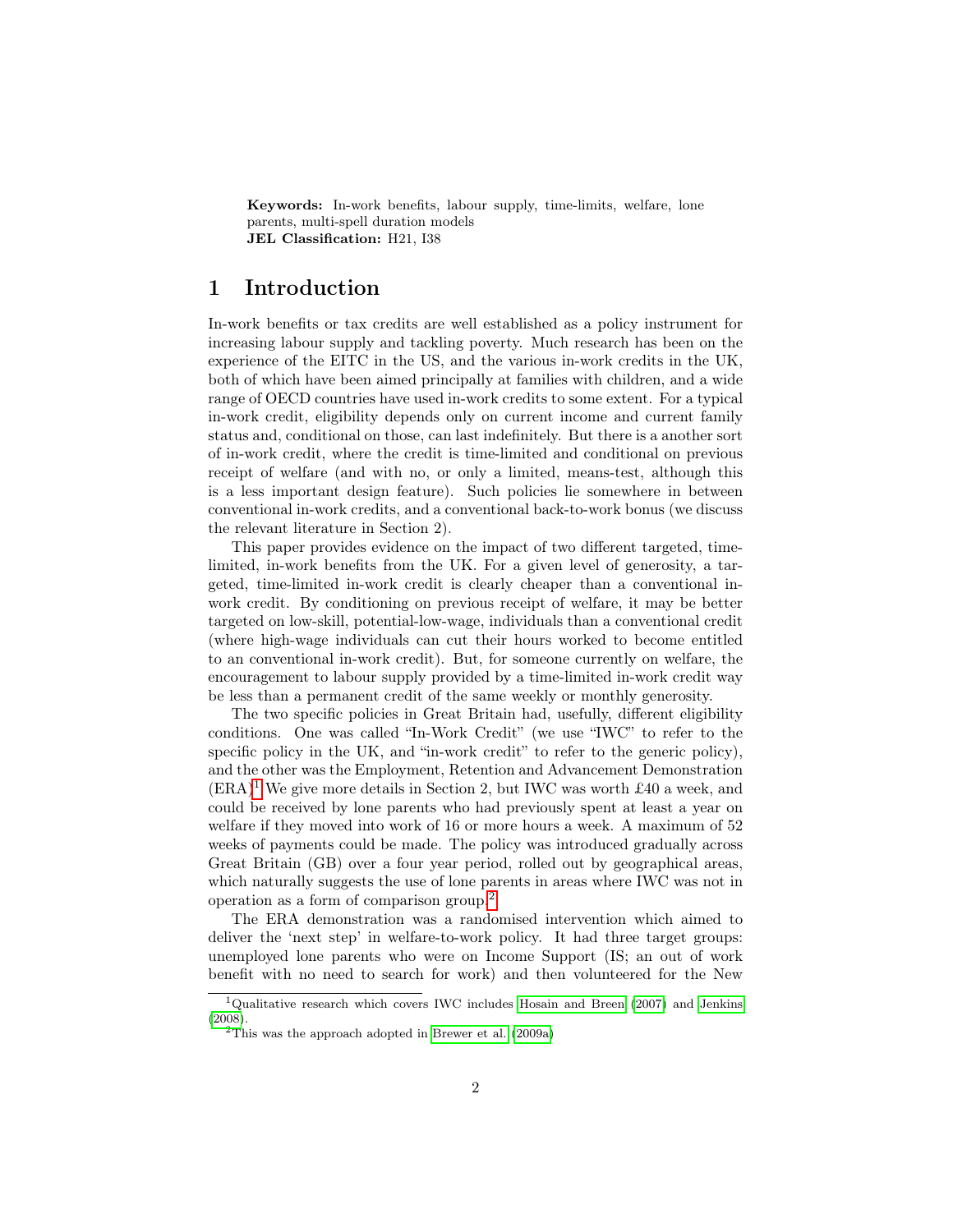Deal for Lone Parents (NDLP), lone parents working part-time and receiving Working Tax Credits (WTC), and long-term unemployed individuals over the age of 25 who were mandatorily assigned to the New Deal  $(ND25+)$ . It is the first of these client groups that is of interest here as it corresponds most to the client group targeted by IWC. ERA was piloted in 6 districts; inflow into the ERA programme took place between 2003 and 2005, with the last people to join the programme moving off it in  $2007<sup>3</sup>$  $2007<sup>3</sup>$  $2007<sup>3</sup>$ 

With rich administrative data on welfare spells and time in employment (described in Section 5), we assess both IWC and ERA within a common empirical framework. As we describe in Section 4, this involves selecting a group of lone parents of welfare from all areas of Great Britain and at all points in calendar time who would have met the eligibility conditions for ERA, and estimating on this sample a multi-spell, multi-state duration model. Whilst not being a full structural model, the model accounts for the way that the incentives inherent in the two programmes change over time for an individual, and allow for anticipation and post-programme effects, in a similar way to [Card and Hyslop](#page-22-1) [\(2005\)](#page-22-1) analysis of the Canadian SSP programme. (We also describe a variant, results of which are not yet available, that allows for programme non-participation). These models are particularly suited to analysing the impact of policies targeted at welfare recipients on subsequent time in work; they also allow some simulations of some what-if questions. For inference on our estimated policy effects, we follow [Ham et al.](#page-23-2) [\(2010\)](#page-23-2) and [Ham and Woutersen](#page-23-3) [\(2009\)](#page-23-3).<sup>[4](#page-2-1)</sup>

Our results suggest that IWC increased the probability that potentially eligible lone parents left welfare, but that it had no discernible impact on job retention. Additionally, IWC led to higher employment rates due to leaving welfare for part-time work only, with no impact on employment of 30 hours of more. This may be rationalised by the fact that In Work Credit was one payment of £40 per week, conditional on working 16 or more hours. Compared to IWC, ERA had much stronger impacts on both welfare leaving and job retention. We find a large impact of potential eligibility for ERA on leaving welfare. Moreover there are sizeable retention effects. Once in full-time work, ERA receipt encourages staying in FT work. Importantly, part of the increase in full-time work due to the ERA programme is offset by decrease in part-time work.

# 2 Policy detail

IWC was available to lone parents in the UK who had been receiving welfare for a continuous period of 12 months or more;<sup>[5](#page-2-2)</sup> and stopped claiming welfare

<span id="page-2-0"></span><sup>3</sup>The main results from the experimental evaluation of ERA can be found at [Dorsett et al.](#page-23-4) [\(2007\)](#page-23-4). See also [Dorsett](#page-22-2) [\(2013\)](#page-22-2) who takes a similar approach to this paper but looks at the long-term unemployed without children.

<span id="page-2-1"></span><sup>&</sup>lt;sup>4</sup>Standard errors on the effects in this current version of the paper only account for simulation error, not estimation error

<span id="page-2-2"></span><sup>5</sup> We use "welfare" throughout to refer to what are known in the UK as "out-of-work benefits". The relevant benefits were Income Support, Jobseeker's Allowance, Incapacity Benefit,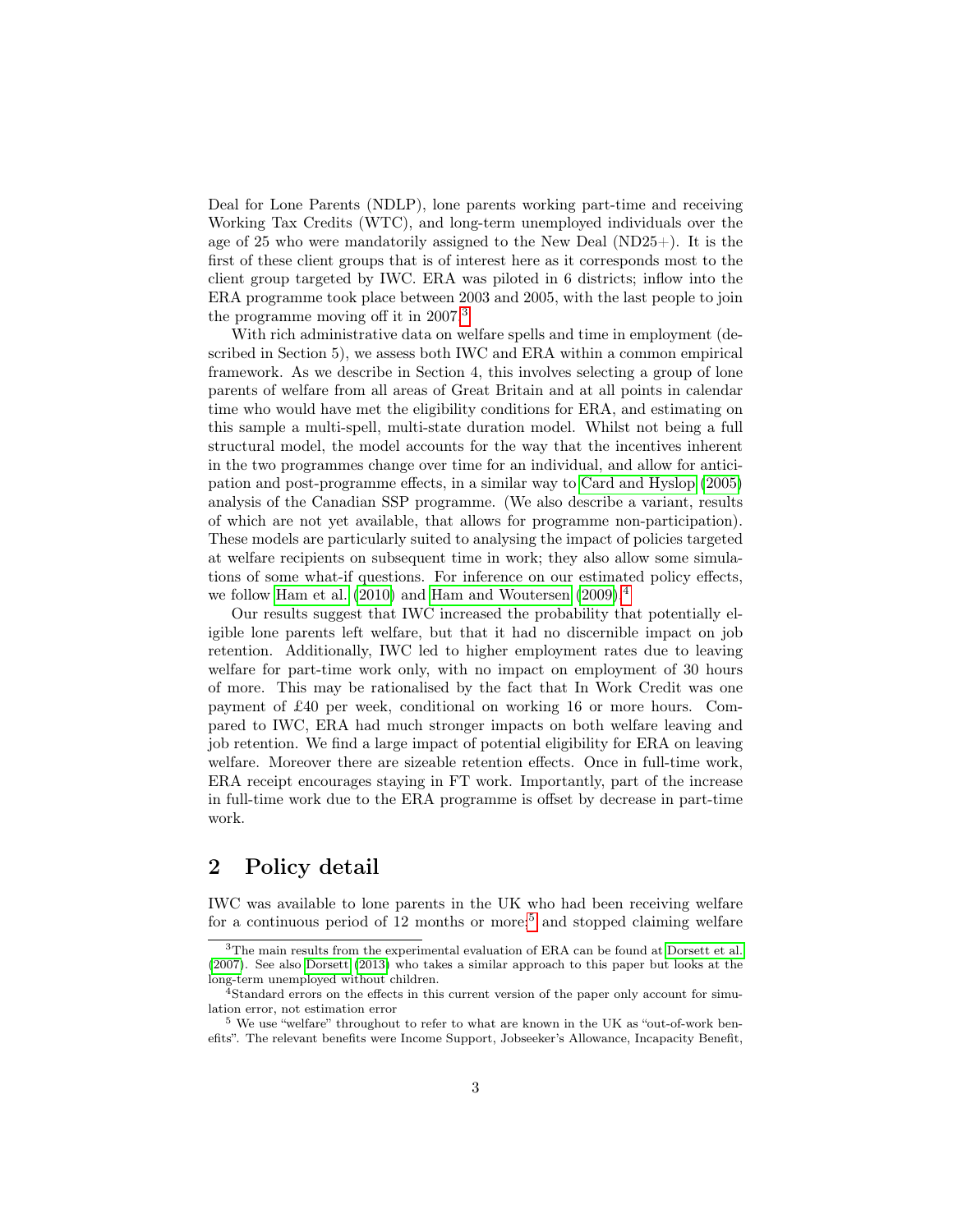and moved into work of at least 16 hours per week. It was payable at a rate of £40 per week for up to 12 months (from July 2007, £60 a week in London). Payments stopped after 12 months, or if the lone parent stopped working (very short periods out of work were over-looked), or if the lone parent re-claimed welfare. Lone parents had to provide payslips as evidence that they were still in work; employers had no other role, and would not normally know whether their employees were receiving IWC. The payments were made weekly in arrears, and were not means-tested, nor taxable, nor did they count as income for the purpose of other means-tested welfare benefits or tax credits. Repeat claims of IWC were allowed, but only if a lone parent spent a further 12 months on welfare to regain potential eligibility. The government agency which operates welfare-to-work policies divides Great Britain into about 90 districts, and most pilots of welfare-to-work policies operate at the level of the district ("Jobcentre Plus districts"). Over a four year period – starting in  $2004$  – and in six steps, IWC was rolled out across all of Great Britain (see Appendix A).[6](#page-3-0)

The ERA demonstration was a randomised intervention which aimed to deliver the 'next step' in welfare-to-work policy. It had three target groups: unemployed lone parents who were on IS and then volunteered for the New Deal for Lone Parents (NDLP; This is a voluntary programme that provided greater access to Personal Advisors, and access to some discretionary funds to assist in job search. See [Dolton et al.](#page-22-3) [\(2006\)](#page-22-3) for details and for an evaluation of its impact.), lone parents working part-time and receiving Working Tax Credits (WTC), and long-term unemployed individuals over the age of 25 who were mandatorily assigned to the New Deal (ND25+). It is the first of these client groups that is of interest here as it corresponds the most to the client group targeted by IWC (a subset of which can be identified as having previously participated in NDLP). Inflow into the ERA programme took place between 2003 and 2005, with the last people to join the programme moving off it in 2007. ERA specifically targeted retention by way of a retention bonus: a payment of £400 in each 17-week period, paid to clients in the programme group if they worked full-time (30 hours or more) for at least 13 weeks in the 17 week period. Participants were eligible for six such payments, which would cover a maximum period of two years.

IWC and ERA are by no means the only form of support for lone parents in the UK. The other welfare benefits and tax credit to which these lone parents might be entitled are as follows<sup>[7](#page-3-1)</sup>:

1. A non-means-tested child benefit, worth £17.45 a week for families with 1 child;

Employment and Support Allowance, Carer's Allowance and Severe Disablement Allowance. Although precise details vary, entitlement to these benefits requires claimants NOT to be working (or to be working only a handful of hours a week) and to have a low family income. For more details on the UK benefit and tax credit system, see [Browne and Hood](#page-22-4) [\(2012\)](#page-22-4).

<span id="page-3-0"></span> $^6\rm{Neither}$  IWC nor ERA programme was introduced in Northern Ireland. Northern Ireland is therefore excluded from our analysis.

<span id="page-3-1"></span><sup>7</sup>All amounts for 2006-7; there is more analysis of the financial work incentives facing lone parents in the UK in [Brewer et al.](#page-22-5) [\(2007\)](#page-22-5) and [Brewer et al.](#page-22-0) [\(2009a\)](#page-22-0)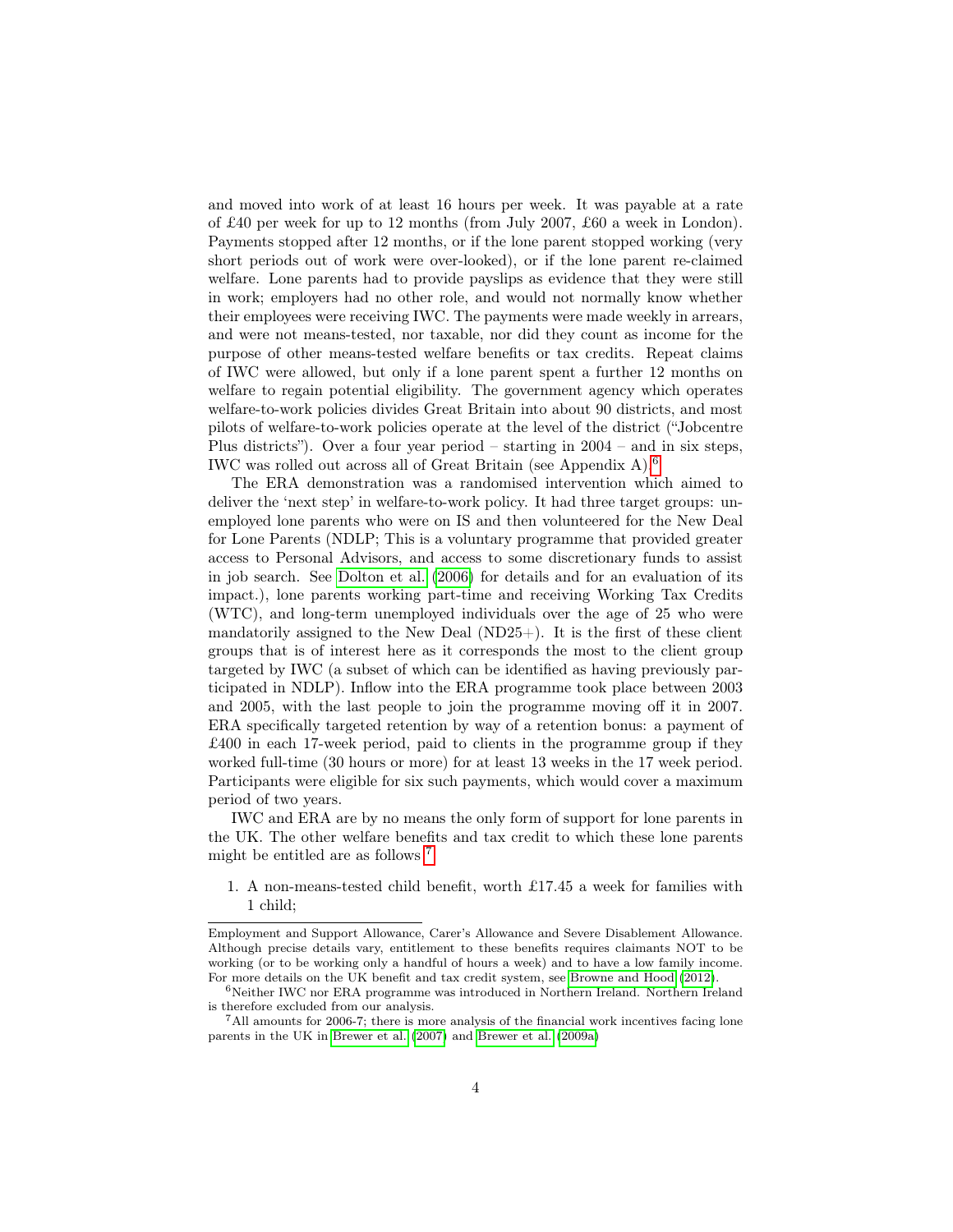- 2. A means-tested refundable child tax credit, worth £44.42 a week for families with 1 child and an income under £14,155 (and withdrawn at 37% after that);
- 3. At most one of the following:
	- (i) A means-tested refundable working tax credit, worth up to £63.55 but conditional on working 16 or more hours a week, and withdrawn at 37% for annual earnings above £5,220;
	- (ii) A means-tested welfare benefit (income support), worth £57.45 a week, but conditional on working less than 16 hours a week, withdrawn at 100% after a weekly earnings disregard of £15;
- 4. Housing benefit and council tax benefit (a benefit which offsets liability to the local tax in the UK, which is known as council tax), whose generosity depend upon the rent and council tax liabilities, and which are both withdrawn steeply once entitlement to welfare benefits has been fully withdrawn.

Figure [1](#page-5-0) shows the relationship between gross earnings and net income after subtracting liability to all direct taxes and adding entitlement to all welfare payments and tax credits. The figure assumes an hourly wage of £5.05 (which was the national minimum wage roughly halfway through the data covered in this paper), and so weekly pre-tax earnings of £80.80 correspond to 16 hours a week work, which is a key threshold in the UK's tax credit and welfare system. The figure shows the relationship with and without IWC for a lone parent with one child, and who lives alone, paying and receiving a means-tested rebate on a modest rent.<sup>[8](#page-4-0)</sup> Without IWC, there is already a notch in the budget constraint at earnings levels which correspond to 16 hours work a week: at this point, lone parents lose entitlement to welfare benefit, but gain entitlement to (the more generous) regular in-work tax credits (working tax credit). IWC makes this notch considerably larger, bringing the average effective tax rate on lowearnings work close to zero, which [Saez](#page-23-5) [\(2001\)](#page-23-5) and [Brewer et al.](#page-22-6) [\(2010\)](#page-22-6) argue may well be optimal given what we know about lone parents' responsiveness to the financial payoff to work.

A very important point is that lone parents receiving welfare benefits had to fulfil extremely weak conditions in order to maintain eligibility, with no requirement to be working, or even to be looking for work, until their youngest children were aged 16. <sup>[9](#page-4-1)</sup>

<span id="page-4-0"></span><sup>8</sup>The programme that supports renters in the UK, housing benefit, is an entitlement-based programme, which will rebate rents up to locally-determined rent ceilings. It is also available to those in-work, but it has a very steep withdrawal rate. [Brewer et al.](#page-22-6) [\(2010\)](#page-22-6) identify HB as the single-most important benefit in causing weak incentives to work in the UK. The vast majority of lone parents on welfare are entitled to HB.

<span id="page-4-1"></span><sup>9</sup>Welfare benefits for lone parents have since become less generous and it is now the case that lone parents whose youngest child is aged 5 or over have to look for work and accept reasonable job offers as a condition of receiving welfare benefits: see [Avram et al.](#page-22-7) [\(2013\)](#page-22-7) for evidence of this reform's impact.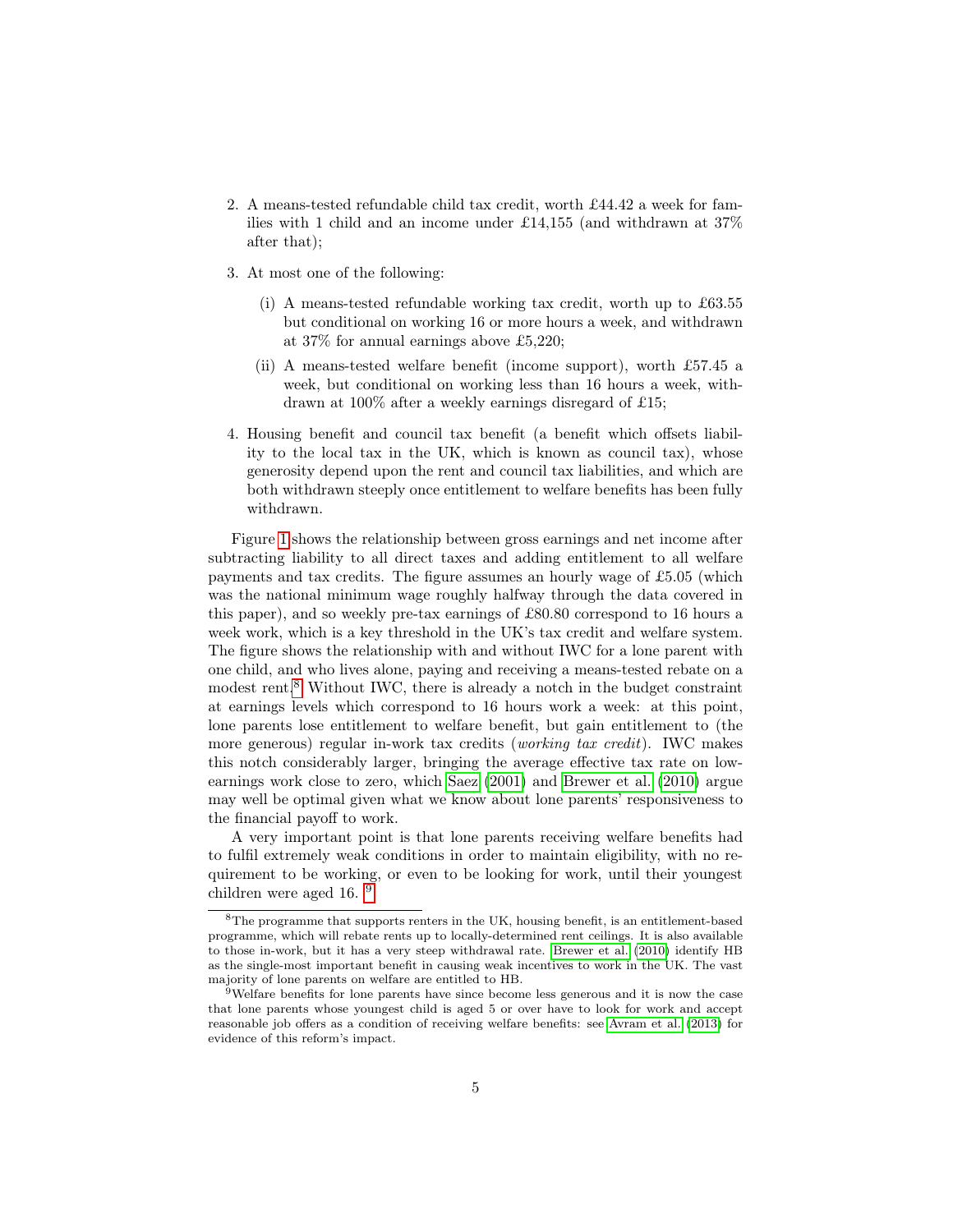<span id="page-5-0"></span>

Note: Assumes rents of £60 a week that are fully met by Housing Benefit when on welfare.

# 3 Expected effects of IWC and ERA programmes

A considerable amount is known about conventional in-work credits, and how they affect labour supply, particularly for lone parents in English-speaking countries: see, for example, [Brewer et al.](#page-22-8) [\(2009b\)](#page-22-8) and references therein. Such research tells us that lone parents are relatively responsive on the extensive margin, leading some to argue that participation tax rates should be set at levels close to zero, or even negative, for such groups [\(Saez](#page-23-5) [\(2001\)](#page-23-5); [Brewer et al.](#page-22-6)  $(2010)$ <sup>[10](#page-5-1)</sup>

Analysis of US welfare reform can clearly provide insights into the impact of time-limits (e.g. [Grogger and Karoly](#page-23-6) [\(2005\)](#page-23-6)), but the nature of the welfare experiments and their inherent incentives are rather different from those produced by IWC: debates about time-limits in the US have tended to be about the merits of time-limits on the whole of welfare payments (ie the AFDC or TANF programmes; see [Moffitt](#page-23-7) [\(2003\)](#page-23-7)) relative to a world where those programmes exist with no time-limits, rather than a time-limit on an in-work supplement relative to a word with no in-work supplement.

The most well-known of the targeted, time-limited, in-work credits is the Canadian Self-Sufficiency Project (SSP), a large-scale demonstration project in

<span id="page-5-1"></span> $10$ The few other targeted, time-limited in-work credits that have been operated in the UK have not been robustly evaluated. The Return to Work credit for people on disability benefits has been evaluated as part of a package of reforms (see [Adam et al.](#page-22-9) [\(2008\)](#page-22-9)), but the evaluation could not isolate the impact of the credit. For previous UK research on factors associated with lone parents' return to work, see [Yeo](#page-23-8) [\(2007\)](#page-23-8), [D'Souza et al.](#page-23-9) [\(2008\)](#page-23-9) and [LaValle et al.](#page-23-10) [\(2008\)](#page-23-10)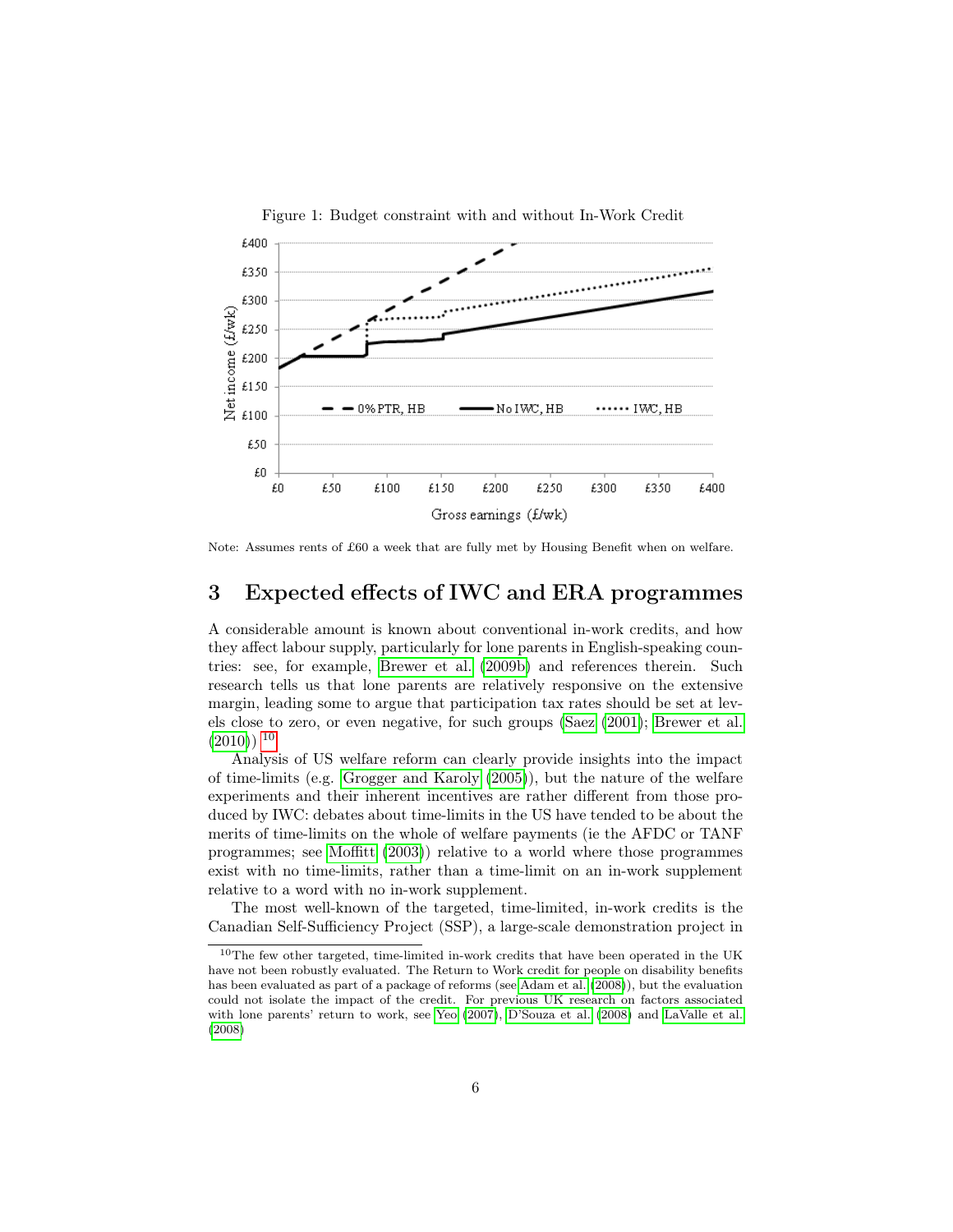the 1990s which made use of random assignment [\(Card and Hyslop](#page-22-1) [\(2005,](#page-22-1) [2009\)](#page-22-10) and references therein). The design of IWC has some similarities with SSP – both were available only to lone parents who had spent at least a year on welfare, and both programmes required lone parents to leave welfare and move into work to receive the payments. But SSP was conditional on work of 30 hours a week, rather than 16, and could be paid for 3 years, rather than 1. But it also had some features not found in IWC: first, if lone parents did not move into work within a year of being enrolled into the demonstration programme, then they could never receive SSP; second, once lone parents had received their first SSP payment, they would receive it for each of the next 36 months in which they were in full-time work: in periods out-of-work, no SSP was paid, but a lone parent did not need to spend 12 months back on welfare in order to receive more SSP payments.

[Card and Hyslop](#page-22-1) [\(2005,](#page-22-1) [2009\)](#page-22-10) set up a simple search model, and analyse how the SSP affects incentives and behaviour. The changes in incentives induced by IWC and ERA are slightly simpler, but, based on the considerations in Card and Hyslop's papers, as well as past evidence from similar programmes, the following responses to IWC and ERA are likely:

- (i) IWC should make it more likely that a potentially eligible lone parent in a district operating IWC leaves welfare and starts a job of at least 16 hours a week. An income effect might reduce the gross earnings of such jobs or reduce the number of hours worked (but not below 16).  $^{11}$  $^{11}$  $^{11}$
- (ii) ERA should make it more likely that an eligible lone parent leaves welfare and starts a job of at least 30 hours a week. An income effect might reduce the gross earnings of such jobs or reduce the number of hours worked (but not below 30).
- (iii) Having left welfare for a job, IWC should make it more likely that its recipients stay in work of at least 16 hours a week, but might (through an income effect) reduce moves to higher-earning jobs. This effect may decline gradually throughout the 52 week period of receipt, and may cease entirely when the 52-week time-limit of IWC payments is reached.
- (iv) Having begun to receive ERA payments, ERA should make it more likely that its recipients stay in work of at least 30 hours a week. This effect may cease entirely when the 6 payments have all been made or the individual ceases to be part of the ERA programme, which occurs after 33 months.
- (v) Having begun to receive ERA payments, ERA should make it more likely that a former ERA recipient who is currently not in work of 30 or more hours moves into work of at least 30 hours a week (provided not all 6

<span id="page-6-0"></span><sup>11</sup>We define that a lone parent is potentially eligible for IWC if they have been receiving Income Support (IS) or Jobseeker's Allowance (JSA) for at least 12 months and live in a Jobcentre Plus (JCP) district where IWC is being piloted; they would be eligible for IWC if they stopped claiming welfare, started a job of at least 16 hours per week and were living in a JCP district operating IWC at the time.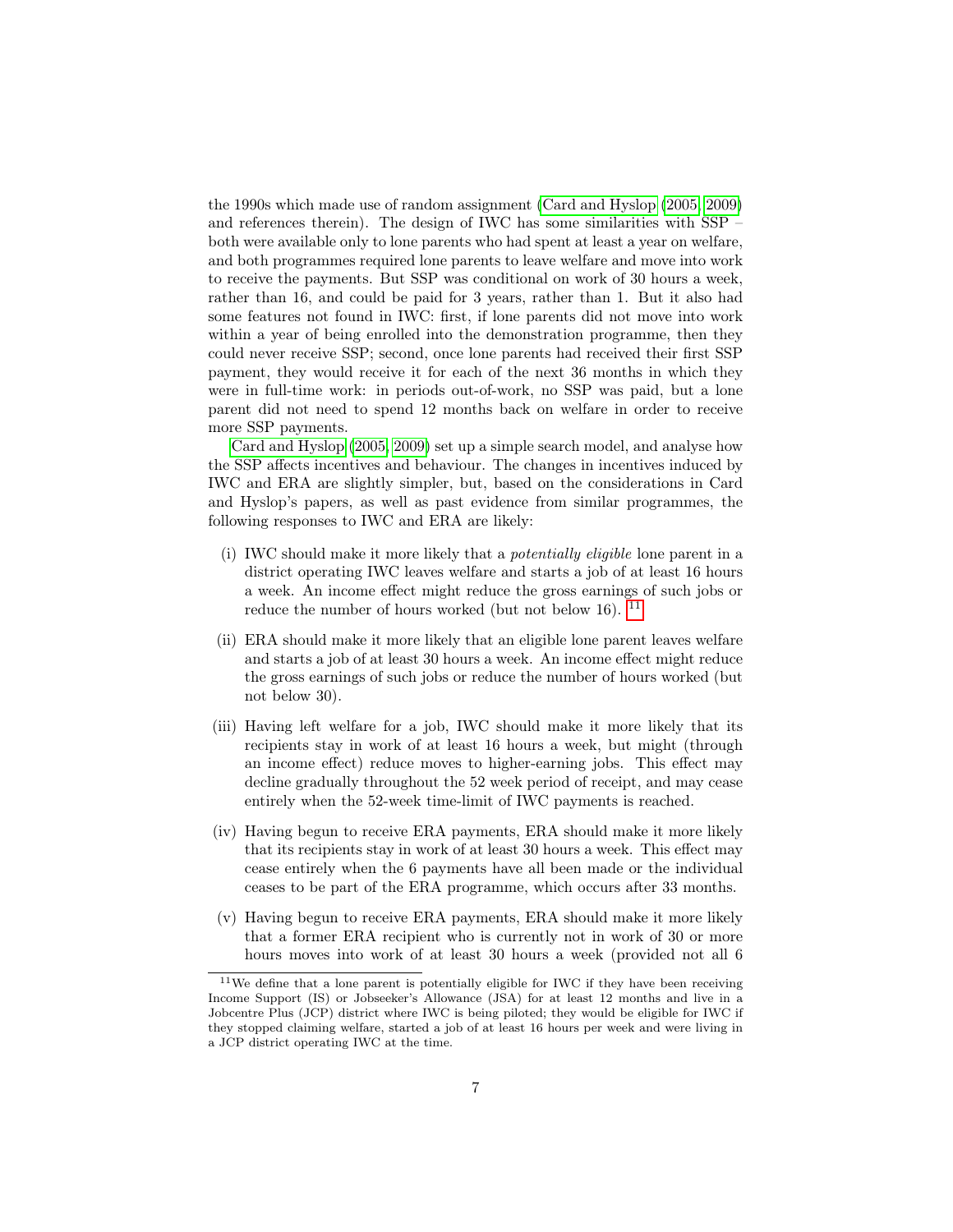ERA payments have been made and the individual is still part of the ERA programme).

(vi) The existence of IWC or ERA may induce some lone parents who would otherwise have left welfare to remain on welfare for longer in order to become potentially eligible for IWC or ERA. We call such responses "anticipation effects". [\(Card and Hyslop](#page-22-10) [\(2009\)](#page-22-10) find evidence of such anticipation effects for lone parents in Canada who were potentially eligible for the Self-Sufficiency Project (SSP) programme if they remained on welfare for 12 months). For a lone parent who has been on welfare for less than 12 months and is considering delaying his exit from welfare in order to obtain eligibility for IWC, then the benefits would be the discounted value of up to £2,080 in IWC payments, and the direct costs would be the discounted value of the earnings (i.e. net of taxes paid and welfare lost) forgone during the period of delay. A more extreme response is that the existence of IWC or ERA may induce some lone parents who would not have claimed welfare at all to claim welfare in order to become potentially eligible for IWC or ERA.

Responses (i) to (v) are investigated in this paper; some evidence on the first sort of anticipation effect in (vi) for IWC is shown in Brewer et al (2009).

# 4 Empirical model

We are interested in the impact that IWC and ERA had on initial job entry rates, moves between part-time and full-time employment, and job exits and/or flow rates back on to welfare. Even though we have a supposedly ideal (randomised) comparison group for ERA, and we have a plausible identification strategy for IWC (based on a standard difference-in-differences design across space and time, using the gradual roll out of IWC across Great Britain), both IWC and ERA will, in principle, affect the the composition of lone parents who leave welfare for work, meaning that lone parents who left welfare for work in our comparison group (which in our case refers to lone parents in different districts, having accounted for district fixed effects by using pre-programme data) are not a valid control group for those who are receiving IWC or ERA payments (and are therefore in work). Accordingly, we follow [Ham and Lalonde](#page-23-11) [\(1996\)](#page-23-11), [Eberwein](#page-23-12) [et al.](#page-23-12) [\(1997\)](#page-23-12) to estimate a model of transitions on and off welfare, and how these are affected by IWC and ERA.

In our model, we allow lone parents to be in one of 4 (exhaustive and mutually-exclusive) states:

- (i) Receiving out of work welfare benefits ("On welfare")
- (ii) In work of between 16 and 29 hours per week ("In part-time work")
- (iii) In work of 30 or more hours per week ("In full-time work")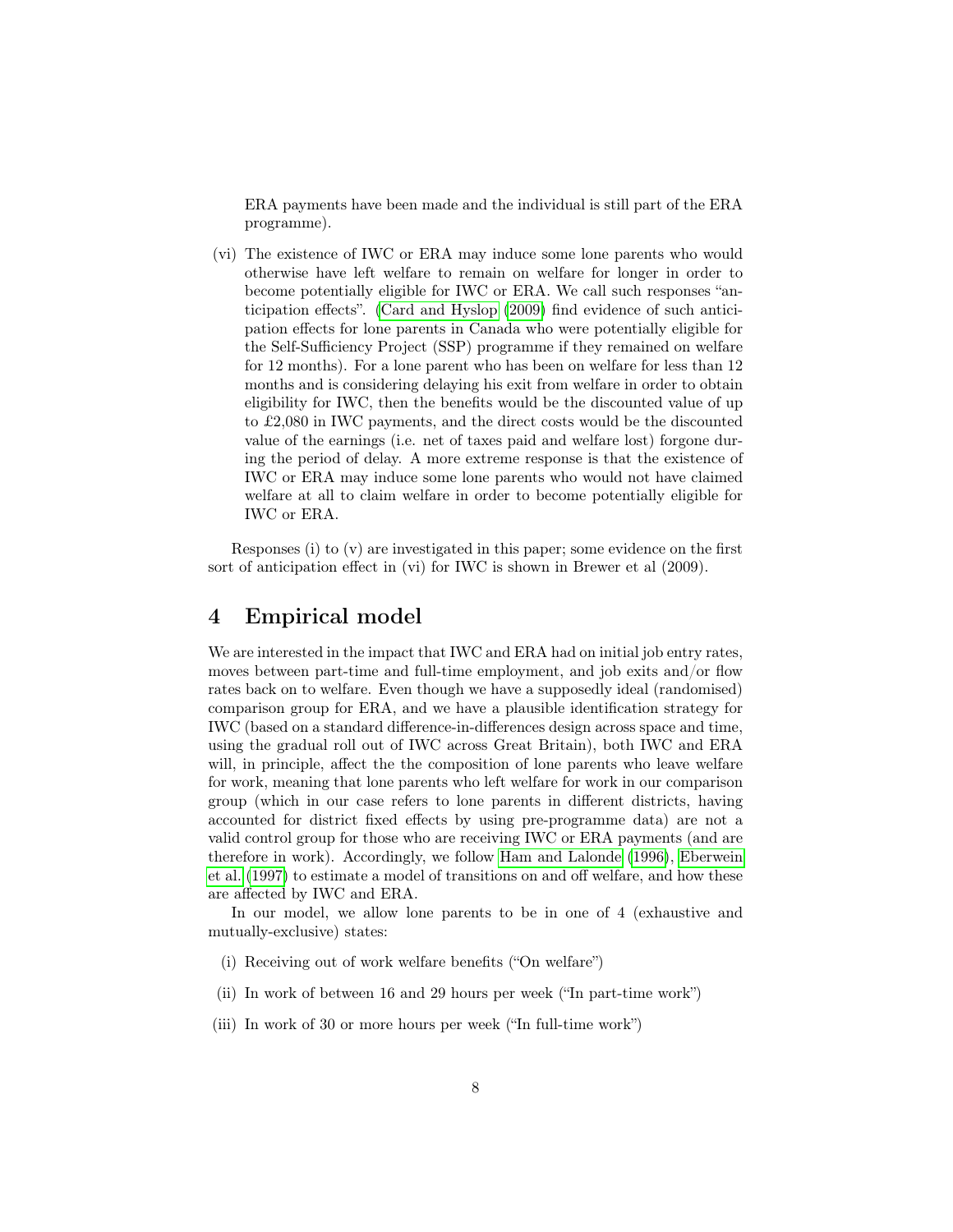(iv) Neither receiving welfare nor in work of at least 16 hours per week ("None of the above")

Following [Eberwein et al.](#page-23-12) [\(1997\)](#page-23-12), we treat the initial state differently,  $12$  and so there are 5 initial states each with 3 destination states, or 15 different transitions. We model the probability of making a transition from state i to state j at time t as:

$$
Pr(s_{t+1} = j | s_t = i) = \frac{U_{ij}}{\sum_k U_{ik}} \tag{1}
$$

This is subject to the normalisation that  $U_{ii} = 1$  for all i and where:<sup>[13](#page-8-1)</sup>

$$
U_{ij} = exp(X'_{ij} \beta_{ij})
$$
\n(2)

Given a sequence of states, the log-likelihood for an individual is therefore:

$$
logL = \sum_{t} \sum_{i,j} \mathbf{1}[s_{t+1} = j, s_t = i] log((Pr(s_{t+1} = j | s_t = i)))
$$
\n(3)

We allow for the following policy effects to be included in the vector  $X_{ij}$ :<sup>[14](#page-8-2) [15](#page-8-3)</sup>

- (i) the probability of transiting from an interrupted spell of welfare to work of 16 or more hours a week depends upon an indicator for being potentially eligible for IWC
- (ii) the probability of transiting from an interrupted spell of welfare to work of 30 or more hours a week depends upon indicators for being potentially eligible for IWC or being in the ERA treatment group
- (iii) the probability of transiting from work of 16 or more hours a week to any other state depends on an indicator for receipt of IWC
- (iv) the probability of transiting from work of 30 or more hours a week to any other state depends on an indicator for receipt of ERA
- (v) the probability of transiting to work of 30 or more hours depends upon an indicator for being a former ERA recipient who is still eligible for further ERA payments.

<span id="page-8-0"></span><sup>&</sup>lt;sup>12</sup>All individuals are initially observed on welfare, therefore we model the initial "interrupted state" as a separate state to following "fresh" spells on welfare.

<span id="page-8-1"></span><sup>13</sup>As discussed in Section 5, we had access to only a small set of explanatory variables: number of children, age of youngest child, adult's age, calendar time, duration in current state, indicators for living in each of the pilot phases, as well as local unemployment rates. When the origin state is "on welfare", these variables are allowed to change over time within a state; when the origin state was anything else than "on welfare", the covariates other than "calendar time" and "duration" were held fixed according to the characteristics when the lone parent first moved into that state.

<span id="page-8-3"></span><span id="page-8-2"></span> $\rm ^{14}Our$  current model assumes no anticipation effects and no post-programme impacts

<sup>15</sup>Given that the IWC payments were increased to £60 per week in July 2007, all effects of IWC are allowed to be different for those in London from July 2007 onwards.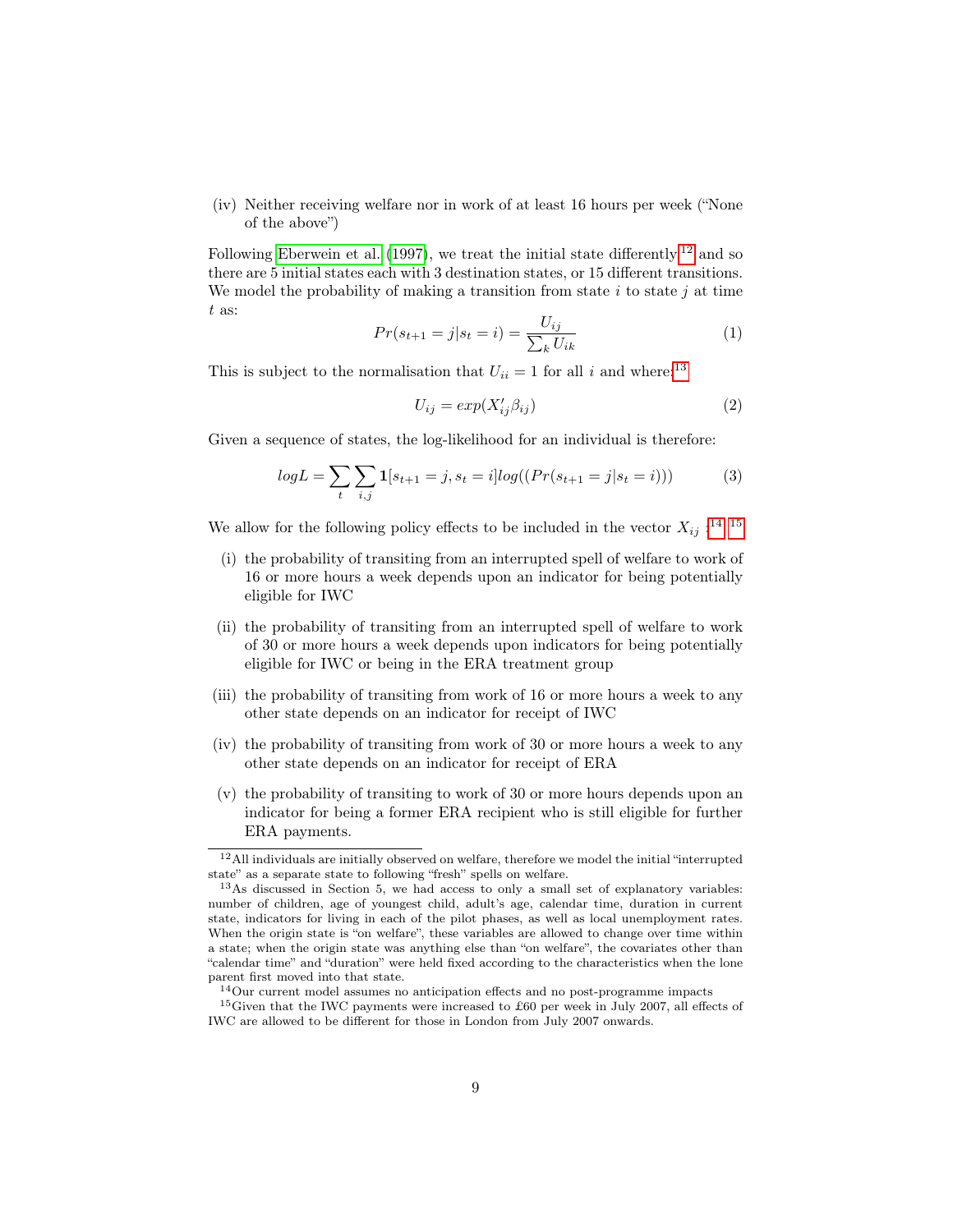Since potential eligibility for IWC and ERA depend upon calendar time and whether a lone parent is living a district operating IWC or ERA (and, for IWC, duration on welfare), these variables are also included as explanatory factors. Having done this, then, the estimated impact of being potentially eligible for IWC or ERA on the transitions off welfare and into work is coming from three sorts of variation:

- from variation in the transition rates between lone parents in pilot and non-pilot districts observed at the same time and with the same duration on welfare;
- from variation in the transition rates between lone parents in the same district and with the same duration on welfare but at different points in calendar time (so that one is observed when IWC or ERA are in operation, and one is not)  $^{16}$  $^{16}$  $^{16}$ ;
- for IWC only: from variation in the transition rates among lone parents in the same area observed after the introduction of IWC but with different durations on welfare (we control for duration on welfare with a quadratic in the number of months, with a separate indicator for the first month of a spell).
- for ERA only: from variation in the transition rates among lone parents in the same area observed after the introduction of ERA but who are randomised into treatment and control groups.

As is standard in these models (in order to capture explicitly the process that gives rise to dynamic selection bias), the transitions are allowed to depend upon random effects. We assume this random effect,  $v$ , a vector of dimension 15, takes a discrete distribution (and so we can think of individuals as being one of M types where such that  $Pr(v = v^m) = \pi^m$  and  $\sum_{m=1}^{M} \pi^m = 1$ ). With unobserved heterogeneity, equation (2) is modified to:

$$
U_{ij}|v = v^m = exp(X'_{ij}\beta_{ij} + v^m_{ij})
$$
\n<sup>(4)</sup>

and the log-likelihood contribution for an individual becomes  $17$ :

$$
logL = log \left\{ \sum_{m} \pi_{m} \prod_{t} \prod_{i,j} (Pr(s_{t+1} = j | s_{t} = i, v = v^{m}) \mathbf{1}_{[s_{t+1} = j, s_{t} = i]} ) \right\}
$$
(5)

<span id="page-9-0"></span> $^{16}\mbox{Authors' note: Current specifications control for calendar time in months linearly. Future}$ versions of this paper will control for this more flexibly

<span id="page-9-1"></span><sup>&</sup>lt;sup>17</sup>Authors' note: our initial results do not incorporate unobserved heterogeneity, but results due by late summer 2014 will.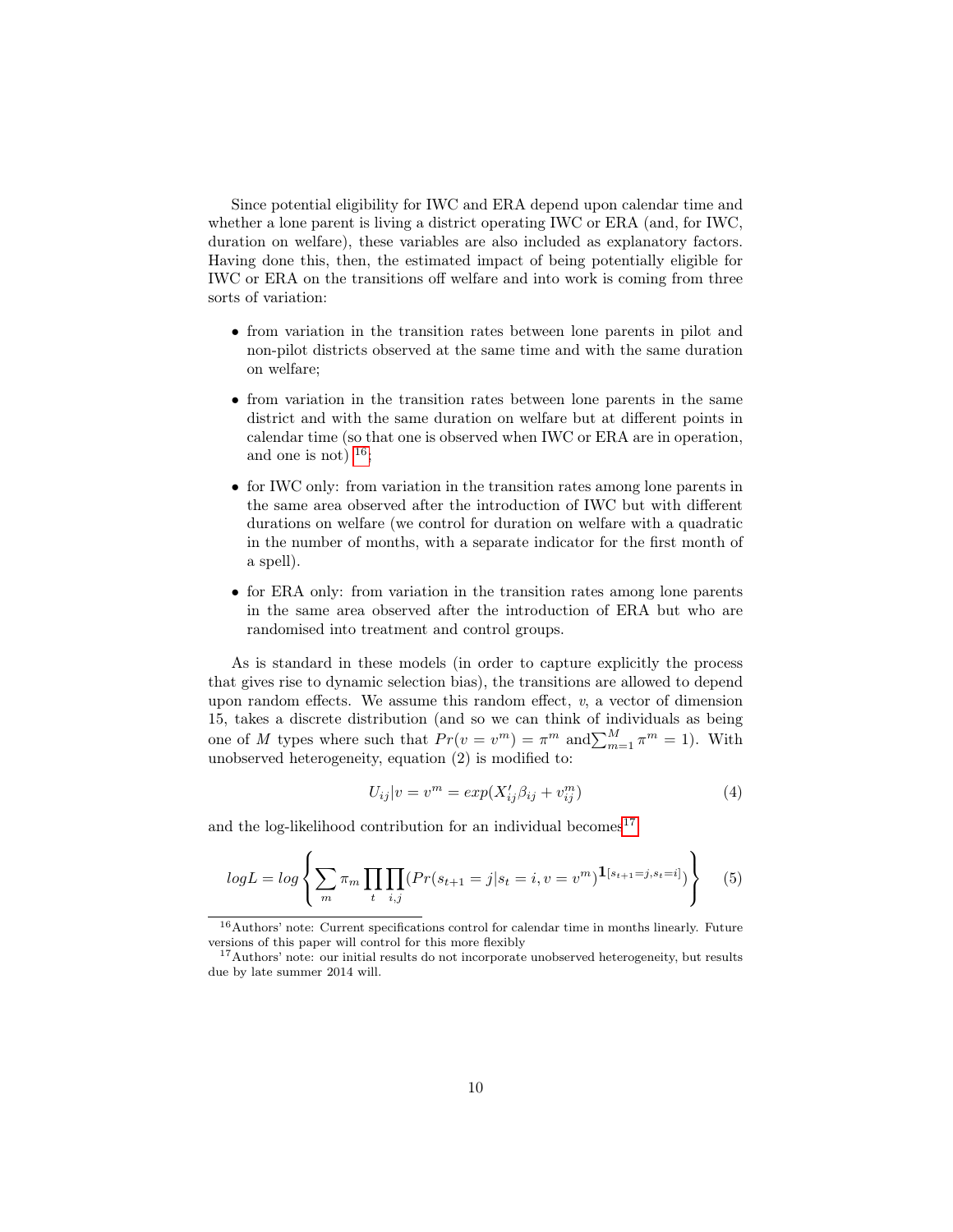# 5 Data and descriptive analysis

#### 5.1 Data

The focus of this paper is on the impact of IWC and ERA on lone parents formerly on welfare. We make use of administrative data owned by the UK Department for Work and Pensions known as the Work and Pensions Longitudinal Study (WPLS). This consists of on spells on welfare benefits and payments of IWC and ERA, along with self-reported measures of hours worked per week that were reported to HM Revenue and Customs by lone parents who claim a tax credit. For those individuals who claim an out of work benefit, we observe a limited number of their characteristics. In particular, we observe where they are living (at the local-area level), the number of children they have, the age of their youngest child. We also observe their ethnicity, date of birth (so we know their age), and from the benefit records, we can observe whether they were claiming an disability benefit<sup>[18](#page-10-0)</sup> at the point they joined the sample, or in the 3 years previous to that. Given that we observe the local area, from 2004 onwards, we are able to map in the local unemployment rate that individuals face.[19](#page-10-1)

To estimate the model, we turned the spell-based WPLS data into monthly, discrete-time data, by measuring the economic activity on the first day of each month. We use a set of simple rules to resolve inconsistencies and ensure that, in every month, each individual is in one and only one of the states listed.

Our population of interest is every lone parent who, since 1 May 2003 and whilst on welfare, volunteered to participate in the New Deal for Lone Parents programme.  $20$ . This restriction essentially means that we examine the impact of IWC for those lone parents who would have been eligible for the ERA demonstration, which was open only to those in NDLP. We then follow these individuals through until either: the youngest child of the lone parent turns 15, or the lone parent loses their eligibility to claim Income Support (due to the age of their youngest child being too high)<sup>[21](#page-10-3)</sup>, or December 2009, whichever is earliest. As discussed in Section 4, we treat the initial, interrupted, spell differently from subsequent spells on welfare. Our current results are estimated off 10,000 individuals, a sample produced by over-sampling participants in the ERA programme and over-sampling from areas operating IWC was introduced

<span id="page-10-0"></span><sup>18</sup>Either Incapacity Benefit, Employment and Support Allowance or Severe Disablement Allowance

<span id="page-10-1"></span><sup>19</sup>The level of geogrpahy that we map in local unemployment at is called the "Travel to Work Area" and is publicly available at www.nomisweb.co.uk

<span id="page-10-2"></span><sup>20</sup>The UK tax credit system was significantly reformed in April 2003. Given our measure of employment and hours is based on records of those on tax credits, the earliest we observe an individual is May 2003

<span id="page-10-3"></span> $^{21}{\rm Income~Support}$  (an out of work benefit, which does not require any form of job search) was previously claimable by lone parents with children aged under 16. A series of recent reforms have lowered the age of the youngest child at which a lone parent must instead claim Job Seeker's Allowance (an out of work benefit which requires a job search). See Appendix A of [Avram et al.](#page-22-7) [\(2013\)](#page-22-7) for details on the exact point that lone parents are no longer eligible for Income Support.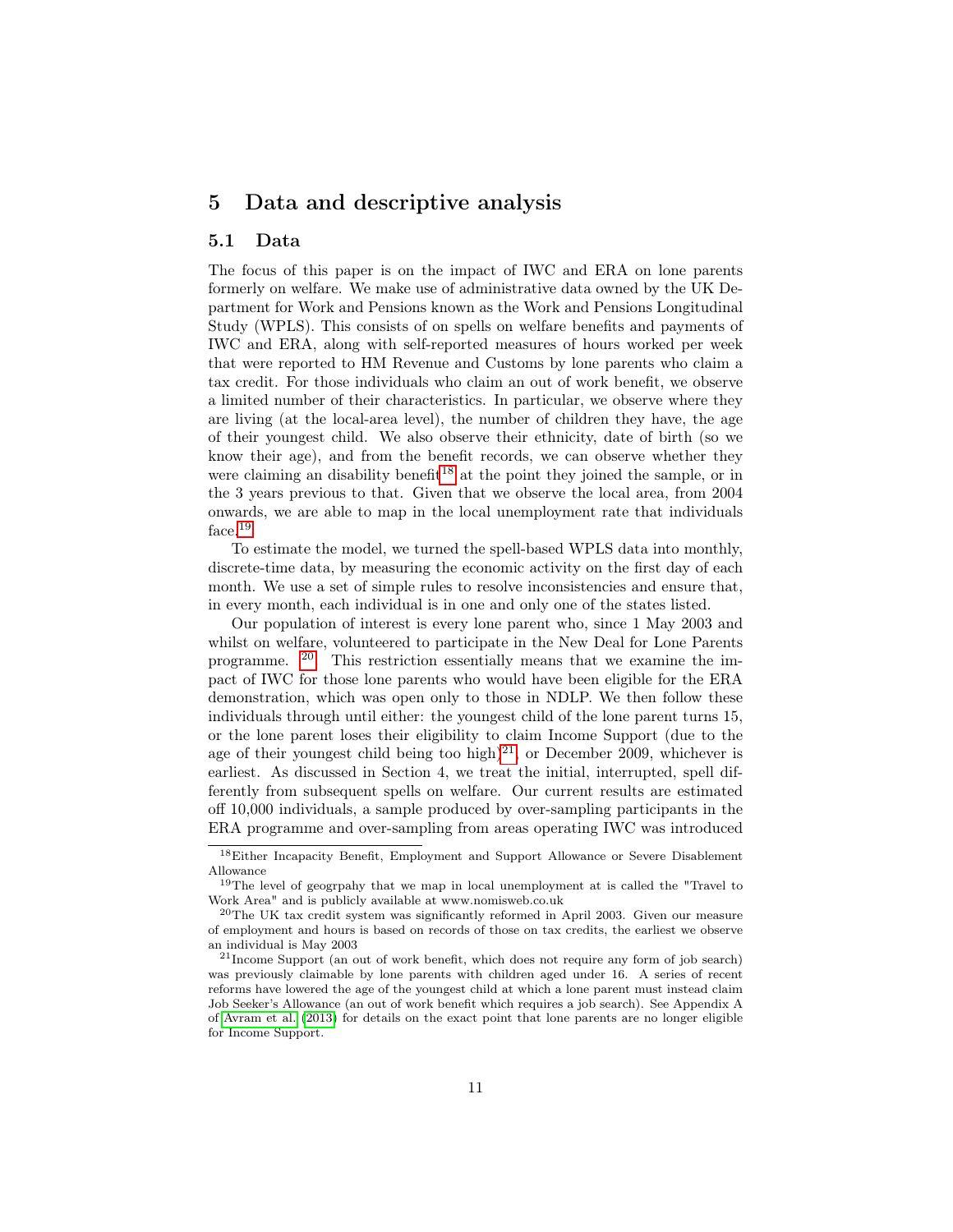prior to the national roll-out.<sup>[22](#page-11-0)</sup> This sample of over  $10,000$  lone parents gives us 395,629 person-month observation points.

Appendix Table 3 shows the number of transitions for individuals in our sample. Over a third  $(36.1\%)$  of the individuals have no observed transitions (remaining in the initial spell of welfare receipt). A quarter of individuals have one observed transitions, with a small percentage (7.3%) making 6 or more transitions in period that they are observed.

Appendix Table 4 compares the observed characteristics of individuals who are eligible for IWC and do not move into work of 16 or more hours, with those who are eligible for IWC and do move into work. Those who move into work have, on average, been on welfare for fewer months, are older, have an older youngest child and live in an area with a lower unemployment rate. Appendix Table 5 is the equivalent to Table 4 but for the ERA programme.

### 6 Results

We estimate the model using maximum likelihood estimation. The current results do not incorporate unobserved heterogeneity (as set out in equations 4 and 5) in them.<sup>[23](#page-11-1)</sup>. We can learn about the direction of the effects of the policies from inspecting the estimated coefficients of our model. The estimated results are in Appendix Table 4. In summary these results show:

- IWC potential eligibility makes transitions to part-time (and to some extent) full-time work more likely
- IWC receipt decreases the probability of transitions out of work
- IWC receipt make transitions from part-time work to full-time work less likely
- ERA potential eligibility makes transitions from welfare to full-time work more likely
- ERA potential eligibility also makes transitions from part-time work to full-time work more likely
- ERA receipt makes transitions away from full-time work less likely
- Amongst the other variables, lone parents are more likely to leave welfare for work (of any kind), and to stay in work, when their youngest child is older, they have fewer children, and there is a lower local unemployment rate. Men are more likely to move from welfare into full-time work, but are less likely to move into part-time work.

<span id="page-11-0"></span> $^{22}\rm{W}$ estimated the model, we therefore use weighted maximum likelihood which gives a weight inversely proportional to the probability of the individual being sampled from the data'.

<span id="page-11-1"></span> $^{23}\rm{Further}$  updates to this paper will allow for unobserved heterogeneity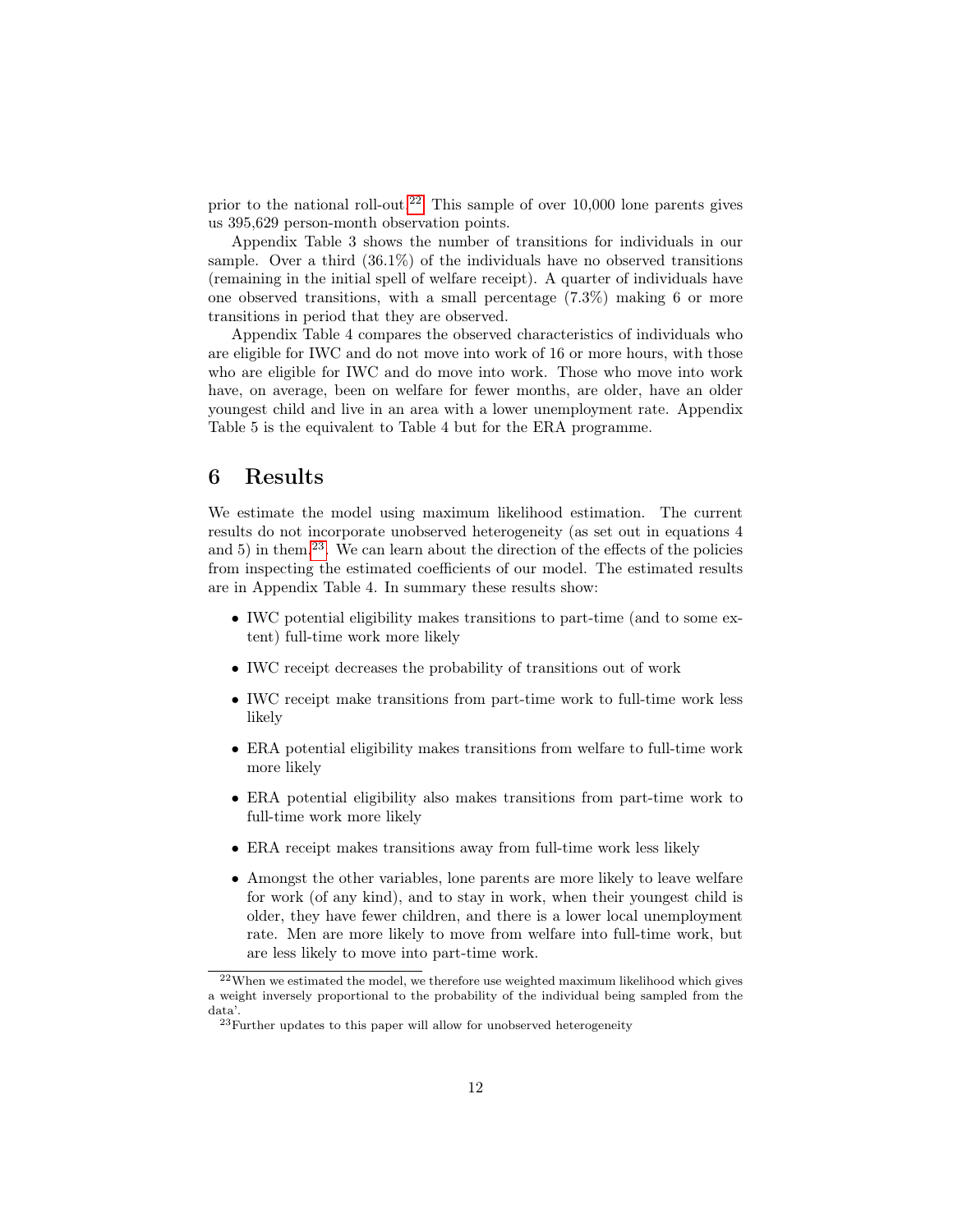#### 6.1 Estimates of the impact of IWC

The duration model can then be used to estimate the impact of IWC by simulating how outcomes would change in the absence of IWC. This is done by using the estimated coefficients and a set of random draws (corresponding to the error terms) to determine whether each transition is simulated to occur. The random draws were calibrated so that the set of draws is consistent with the observed behaviour under the baseline model. In order to understand the effect of the IWC and ERA policies, we simulate each individual's sequence of transitions having set to zero the indicators for potential eligibility and receipt of IWC and ERA. We simulate the model 100 times (using a different set of calibrated errors in each simulation), and report the average effect across the 100 simulations. This method allows us to simulate outcomes both without only the "retention" effects (i.e., it turns off any link between IWC receipt and transitions out of work), and without all effects of the IWC programme.

First of all we are interested in the effect that the IWC incentives had on those individuals who were ever potentially eligible for it. As background, Figure 2 shows the economic status of individuals who are potentially eligible for IWC, from the first month that they are potentially eligible for the credit. This Figure therefore shows what happened to individuals' economic status after becoming potentially eligible for IWC. While all individuals are all on welfare at the point they become potentially eligible for IWC, 12 months afterwards, 75% are on welfare, with 13% in part time work and 5% in full-time work (the remaining 7% are in "None of the above"). The proportion of people who are on welfare continues to decline as they are potentially eligible for IWC for longer.

Table 1 shows the simulated effect that the In Work Credit has on the proportion of individuals in each economic status, at different number of months after first becoming potentially eligible for IWC. The left panel of the table shows the simulated impact of the IWC retention effects, and the right panel the total impact of the incentives to both leave welfare and stay in work. We show whether these effects are statistically significant at conventional significance levels, although they only account for simulation error, and not for estimation error.  $^{24}$  $^{24}$  $^{24}$ The right panel shows that the overall impact of IWC on employment is small, overall, IWC increases the proportion of potentially eligible individuals who are in part-time work by 1.2 percentage points measured 12 months after first being potential eligibility, rising to 1.6 percentage points measured 24 months after first being potentially eligible for IWC. There are also very small negative and insignificant effects of on full time work. Of the total impact of the IWC incentives on part time employment, 12 months after first becoming potentially eligible, about half the total effect can be explained by a lower probability of leaving work due to the IWC policy.

Therefore, there seem to be small retention effects of IWC, also the effects on leaving welfare of potentially eligibility to IWC are also small. The impact of IWC receipt on staying in work can bee seen in Figure 3, which shows a survival graph for being in work (16 hours or more) for those individuals who

<span id="page-12-0"></span><sup>24</sup>Note that the change in proportion in "None of the above" is excluded here.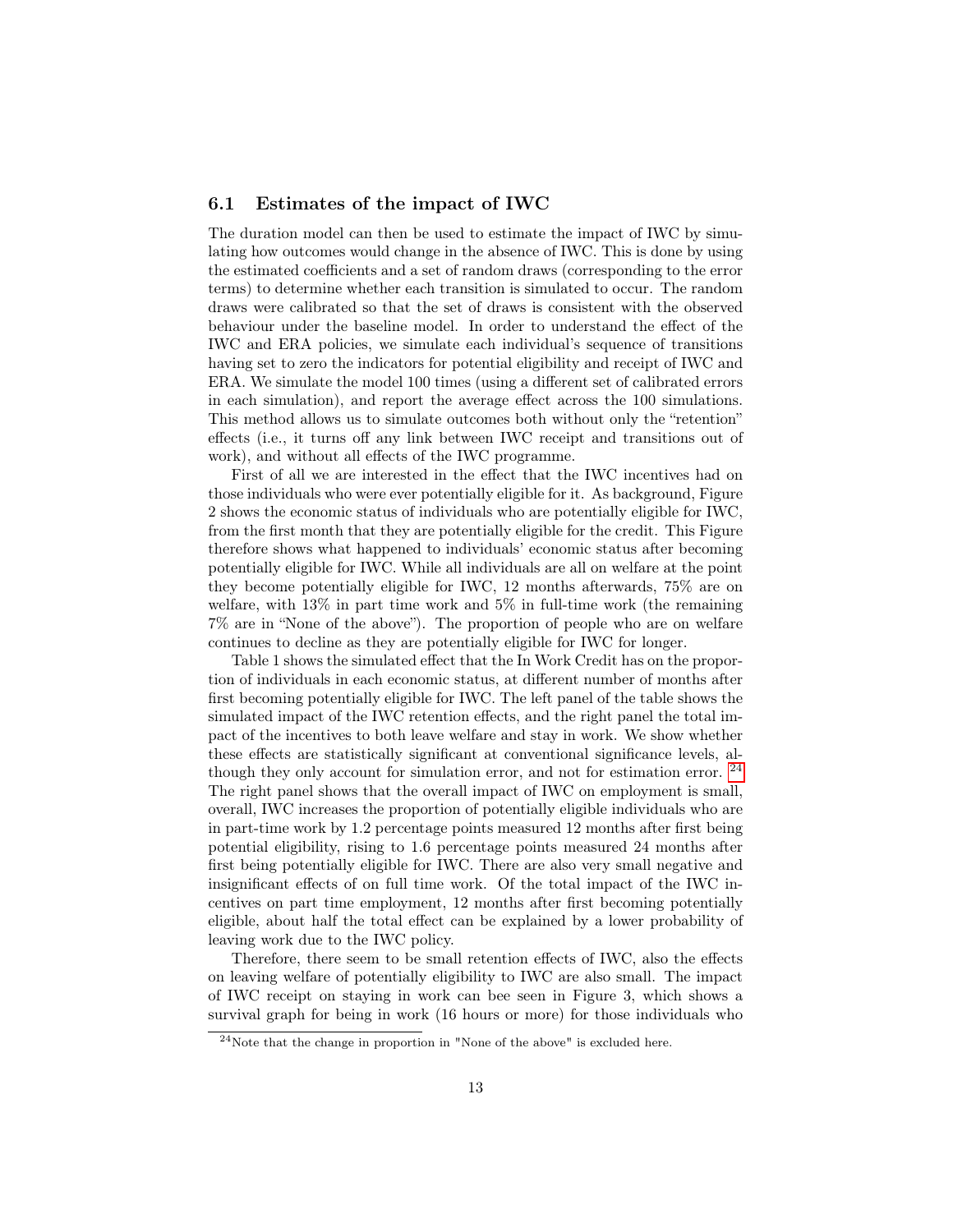

Table 1: Effect of In Work Credit on economic status for those potentially eligible

| All effects            |
|------------------------|
|                        |
|                        |
| FT work<br>PT work     |
| $0.009***$<br>$-0.001$ |
| $0.012***$<br>$-0.002$ |
| $0.013***$<br>$-0.001$ |
| $0.016***$<br>$-0.003$ |
| $0.020***$<br>$-0.002$ |
| $0.023***$<br>$-0.006$ |
|                        |

Notes: \*\*\* denotes that the effect is significantly different from zero at the 1% level, \*\* at the 5% level, \* at the 10% level. Standard errors only account for simulation error and not for estimation error.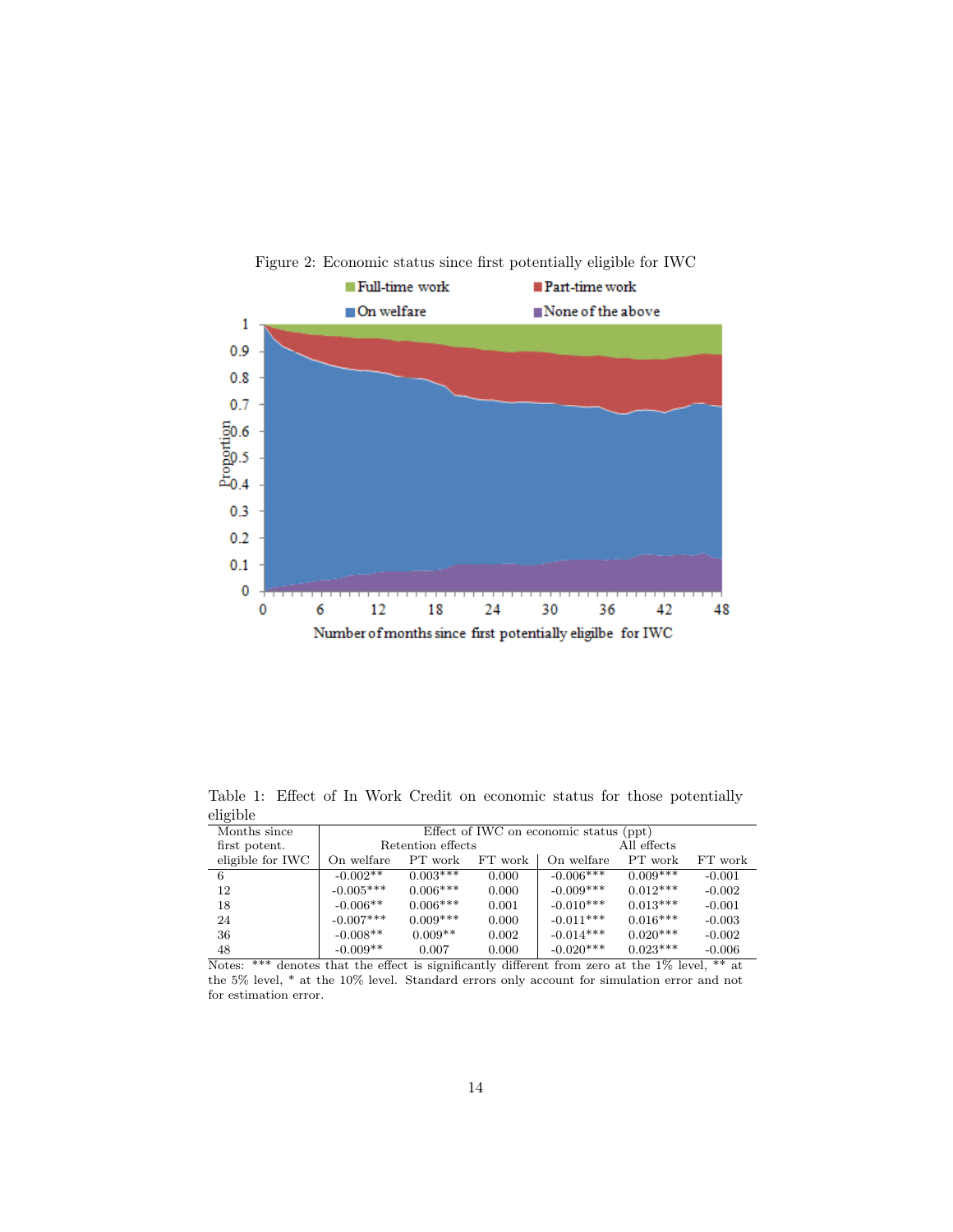

Figure 3: Retention effects of IWC: proportion still in work  $16+$  hours with and without IWC

entered work while eligible for IWC (i.e. those individuals who actually receive IWC payments). This is shown in blue. It also shows a simulated estimate of the survival probability of being in work without the retention effects of IWC, which is shown in red, where the dashed red lines are the 95% confidence interval around the simulated survival probability. It shows that 6 months after moving into work of at least 16 hours, while 76.7% of individuals who were receiving IWC are still in work, whereas in absence of the IWC payments, only 73.9% are estimated to be in work. After 12 months the equivalent percentages are 63.5% (with IWC) and 59.9% (in absence of IWC payments), although the difference between the two probabilities diminishes over time.

An alternative way to look at the impact of the In work credit policies is to track the economic status of those who receive IWC payments from the point they first receive them, and simulate how that differs in absence of the policies. Figure 4 tracks the actual economic status from first moving into work (and therefore receiving a IWC payment). Consistent with the data shown in Figure 3, the proportion in employment falls quickly after having moved into work. Table 2 shows the simulated effects of the IWC on those who receive IWC payments. The first row shows that, in absence of the policy, 7.4% of those who would have left welfare and moved into work would still have been on welfare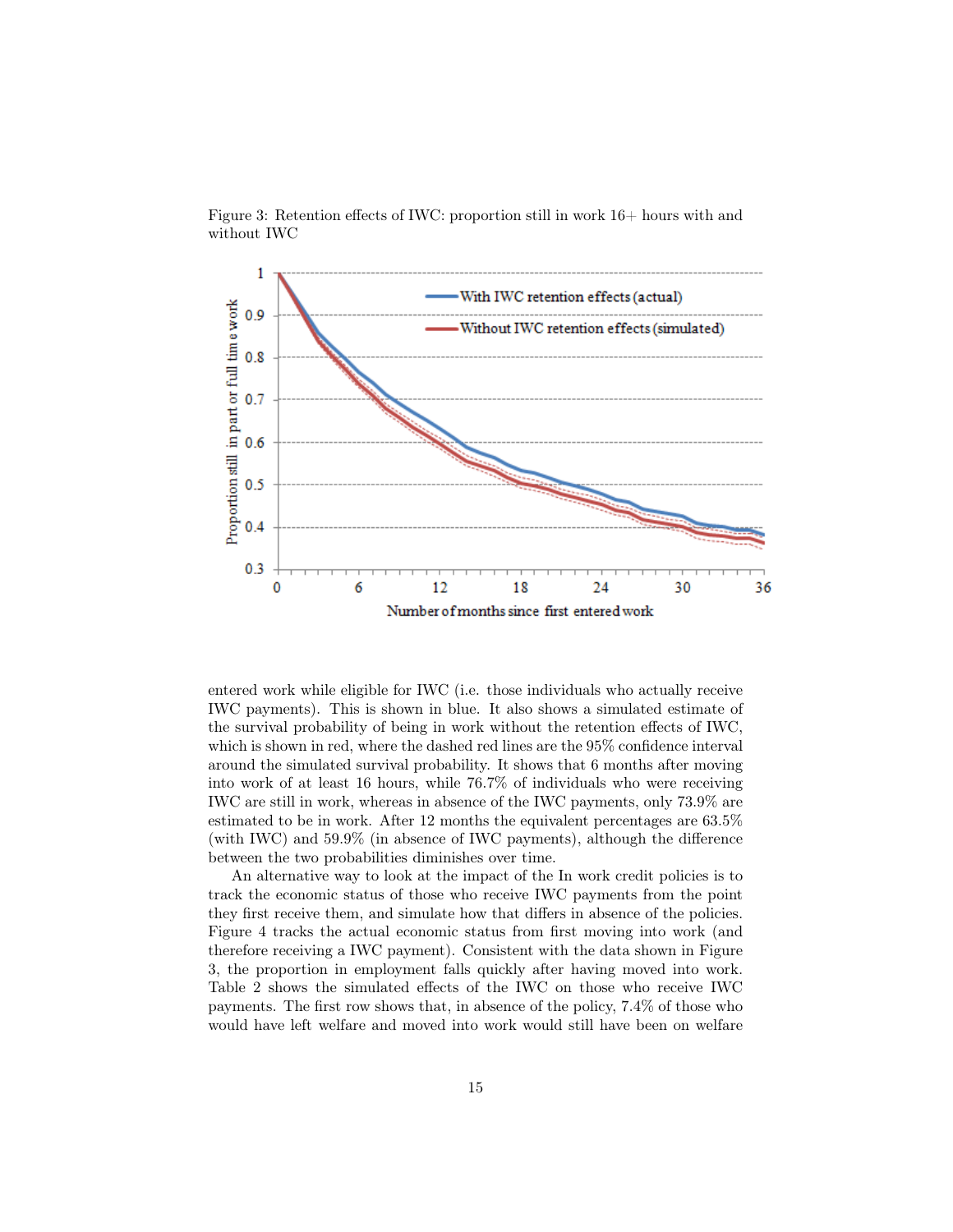

Figure 4: Economic status since moving into work of individuals who receive IWC payments

in the month that they actually moved into work. Within 6 months, in absence of IWC, 6.0% of those who actually would have been receiving In Work Credit payments would have been still on welfare, a combination of the fact that the potential eligibility for IWC payments means that those affected are more likely to leave welfare for work, and that, once in work, they are slightly more likely to stay in work. As has been shown before, for those who receive IWC payments, it only increases their probability of being in part-time work, not of being in full time work.

#### 6.2 Estimates of the impact of ERA

We also simulate outcomes in the absence of the ERA programme. We simulate the model to estimate the impact of potential eligibility for ERA and receipt of ERA payments on economic status in the same way as previously described for estimating the effect of potential eligibility for ERA and receipt of ERA payments. Figure 5 shows, amongst those who are potentially eligible for ERA, the proportion of individuals in each economic status since they are first potentially eligible for ERA. 18 months after first month of potential eligibility for ERA, 18% of the potentially eligible population were in full-time work. It is instructive to see that the proportion of lone parents who are in full time work 18 months after first being potentially eligible for IWC was only 7%, which may not be sur-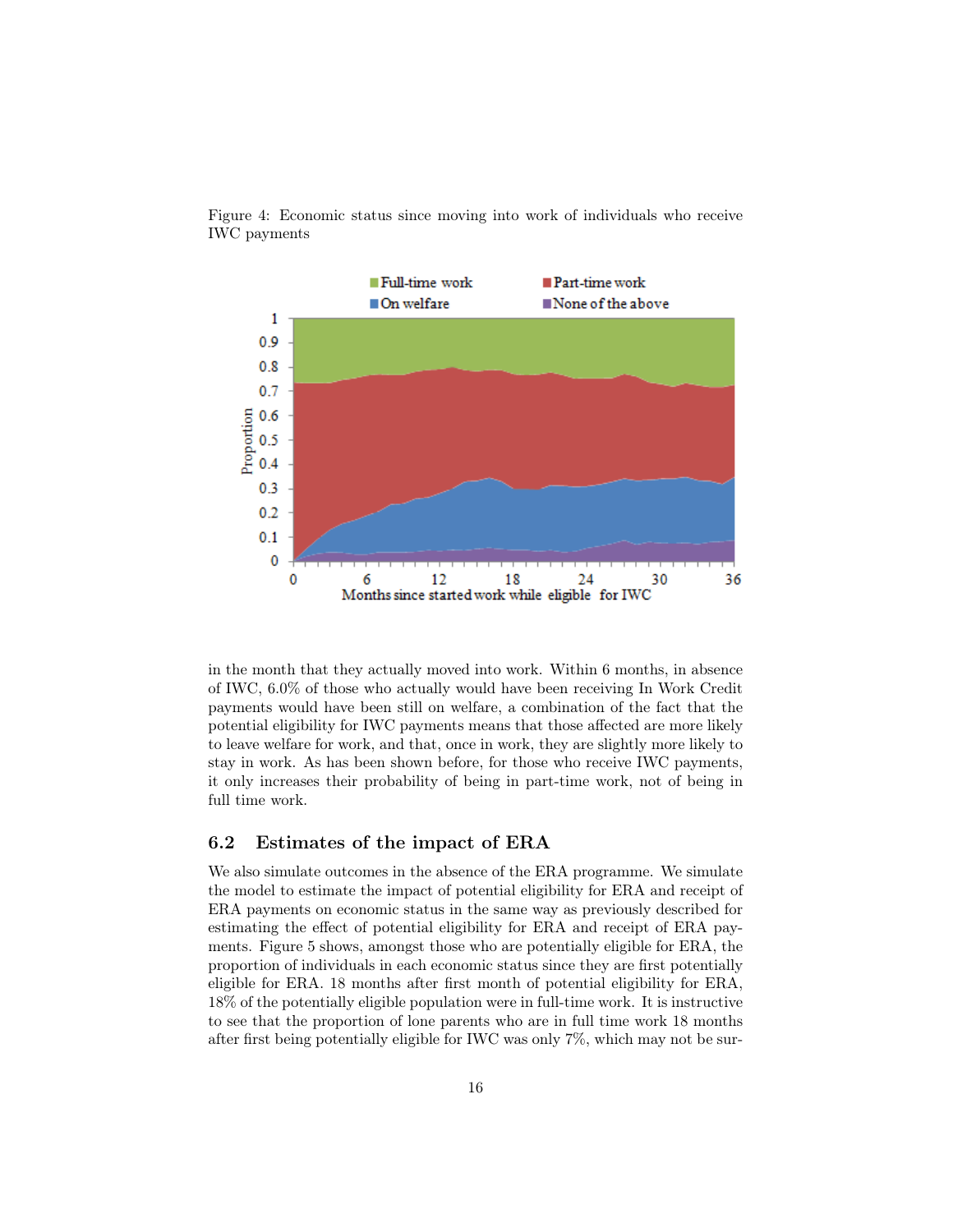| Number of months since first | Effect of IWC on economic status (ppt) |            |            |  |  |
|------------------------------|----------------------------------------|------------|------------|--|--|
| moved into work              | On welfare                             | PT work    | FT work    |  |  |
|                              | $-0.074***$                            | $0.067***$ | $0.008***$ |  |  |
| 6                            | $-0.060***$                            | $0.065***$ | 0.003      |  |  |
| 12                           | $-0.048***$                            | $0.057***$ | 0.000      |  |  |
| 18                           | $-0.038***$                            | $0.043***$ | 0.003      |  |  |
| 24                           | $-0.028***$                            | $0.032***$ | 0.004      |  |  |
| 36                           | $-0.027**$                             | $0.026**$  | 0.006      |  |  |

Table 2: Effect of IWC on individuals who receive IWC payments

Notes: \*\*\* denotes that the effect is significantly different from zero at the 1% level, \*\* at the 5% level, \* at the 10% level.

prising given that the ERA programme only paid the "retention bonus" of £400 per 17 weeks if they were in full-time work for at least 13 of the 17 weeks. Indeed, Table 3 shows the results of the simulated effect of ERA on economic status for those potentially eligible. Within 6 months of being first potentially eligible, the ERA programme increased full-time work by 5.8 percentage points, while it decreased the proportion in part-time work by 0.9percentage points- therefore, it not only encouraged lone parents to leave welfare for full-time work, but it encouraged lone parents who would have moved into part-time work to take jobs with longer hours. The proportion of lone parents who are in full-time work due to the ERA programme actually increases over time (to 8.3percentage points after 24 months) and the negative effect on ERA of part-time also gets larger (in absolute terms) over time, while the total effect on welfare remains relatively constant over time, at between 4.5 percentage points and 5.5 percentage points. Importantly, these effects are larger than those for In-Work Credit, despite the lower value (in weekly terms) of the ERA retention payments than IWC (although ERA is available for up to 24 months, while IWC payments are only paid for 12 months).[25](#page-16-0)

The left hand panel of Table 3 shows the impact of the receipt of ERA payments (through job retention effects) on economic status since first becoming potentially eligible for ERA. It shows that, after 6 months of first becoming potentially eligible, the incentive that ERA provides to stay in work does not have a large effect on lone parents' economic status. This is not surprising, as individuals must first move into full-time work before they actually receive the ERA payments. However, it shows that, in subsequent months and years, that the incentive of the ERA payment to keep individuals in full time work through job retention effects significantly increases the proportion in full time work. 24 months after first becoming potentially eligible, the incentives provided by ERA payments to remain in full-time work increase the proportion of lone

<span id="page-16-0"></span><sup>25</sup>The different structure of the programmes may also encourage a larger initial response to the ERA programme than the IWC incentives, because, ERA payments were paid for up to 24 months, no payments were paid after 33 months since joining the programme. Therefore in order to get the full amount of payments, this would encourage lone parents to enter (full-time) within 9 months of becoming potentially eligible. For IWC, there was no such restriction.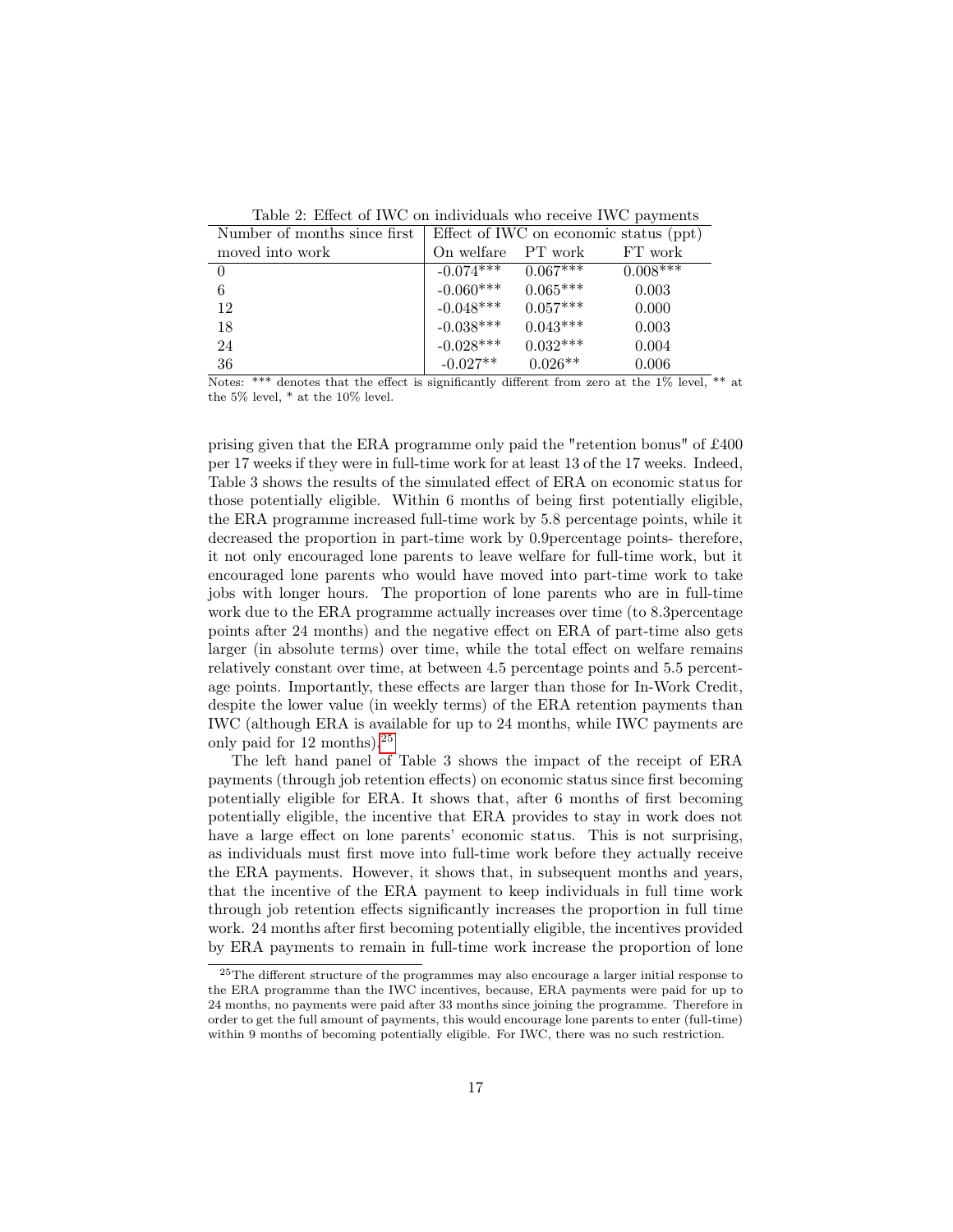

parents on FT work by 4.1 percentage points. This means, of the total effect on ERA on full-time work after 24 months (8.3percentage points), about half is caused by the lower incentive to leave full-time work. Job retentions of ERA also reduces the probability of being in part-time work by 1.5percentage points, implying that the ERA payments discourage lone parents from moving from full to part time jobs. (It also reduces the proportion leaving work for out of work welfare benefits). These retention effects persist, such that 36 months after first becoming potentially eligible (at which point the lone parent is no longer eligible for ERA payments), the retention effects of ERA increase the proportion in full-time work by 3.9 percentage points.

| Months since     |                   | Effect of ERA on economic status (ppt) |             |             |             |            |
|------------------|-------------------|----------------------------------------|-------------|-------------|-------------|------------|
| first potent.    | Retention effects |                                        | All effects |             |             |            |
| eligible for ERA | On welfare        | PT work                                | FT work     | On welfare  | PT work     | FT work    |
| 6                | $-0.006***$       | $-0.005**$                             | $0.014***$  | $-0.046***$ | $-0.009***$ | $0.058***$ |
| 12               | $-0.012***$       | $-0.010***$                            | $0.027***$  | $-0.050***$ | $-0.019***$ | $0.072***$ |
| 18               | $-0.015***$       | $-0.012***$                            | $0.036***$  | $-0.052***$ | $-0.020***$ | $0.077***$ |
| 24               | $-0.018***$       | $-0.015***$                            | $0.041***$  | $-0.054***$ | $-0.023***$ | $0.083***$ |
| 36               | $-0.018***$       | $-0.013***$                            | $0.039***$  | $-0.047***$ | $-0.019***$ | $0.074***$ |
| 48               | $-0.012***$       | $-0.009**$                             | $0.028***$  | $-0.029***$ | $-0.013**$  | $0.050***$ |

Table 3: Effect of ERA on economic status for those potentially eligible

Notes: \*\*\* denotes that the effect is significantly different from zero at the 1% level, \*\* at the 5% level, \* at the 10% level.

The sizeable retention effects of the ERA programme are explored further in Figure 6. 12 months after having moved into work, only 59% of those who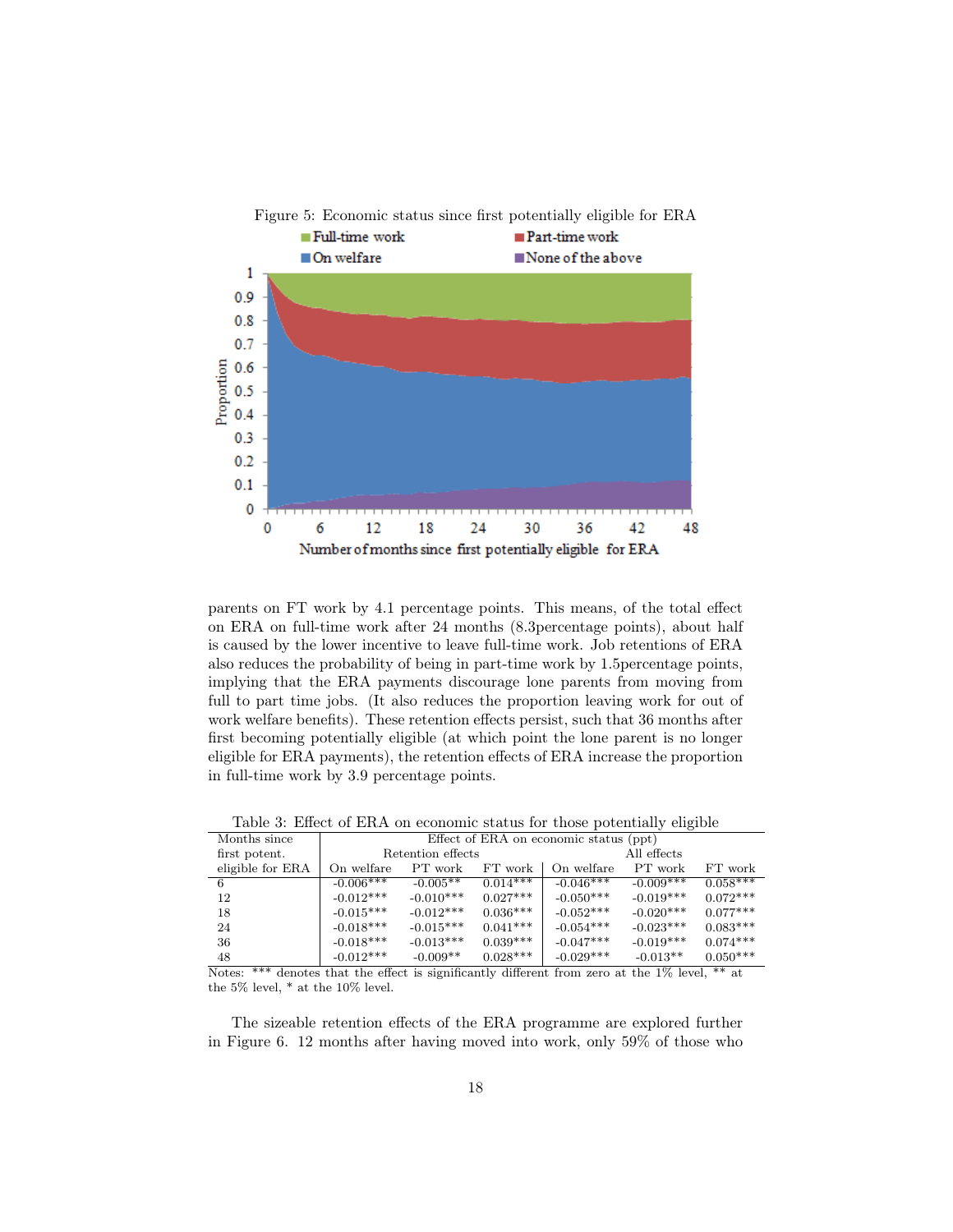

Figure 6: Retention effects on those who moved into full time work while potentially eligible for ERA

moved into full-time work while potentially eligible for ERA were still in work. Our results suggest that in absence of the ERA payments, 11 percent fewer of the lone parents who received ERA payments would still be in full-time work. This gap between the proportion of those who ever received the ERA payments persists even after 24 months since moving into work, which is the maximum amount of time that ERA payments could be claimed for.

Finally, another way of looking at the effect of ERA is to look at the economic status of those who were potentially eligible for ERA payments and who moved into work. Table 4 shows the total effect of the ERA programme on these people. This shows that, at the point of moving into full-time work (the first row "0 months" in the Table), almost 40% of them would not be in full-time work at that point. This is another way of showing that potential eligibility for had a significant impact on leaving welfare for full time work. The fact that there remains a positive effect in the subsequent months indicates the significant retention effects of receiving ERA payments, although the total impact on the economic activity of the ERA programme on this "treated" group diminishes over time.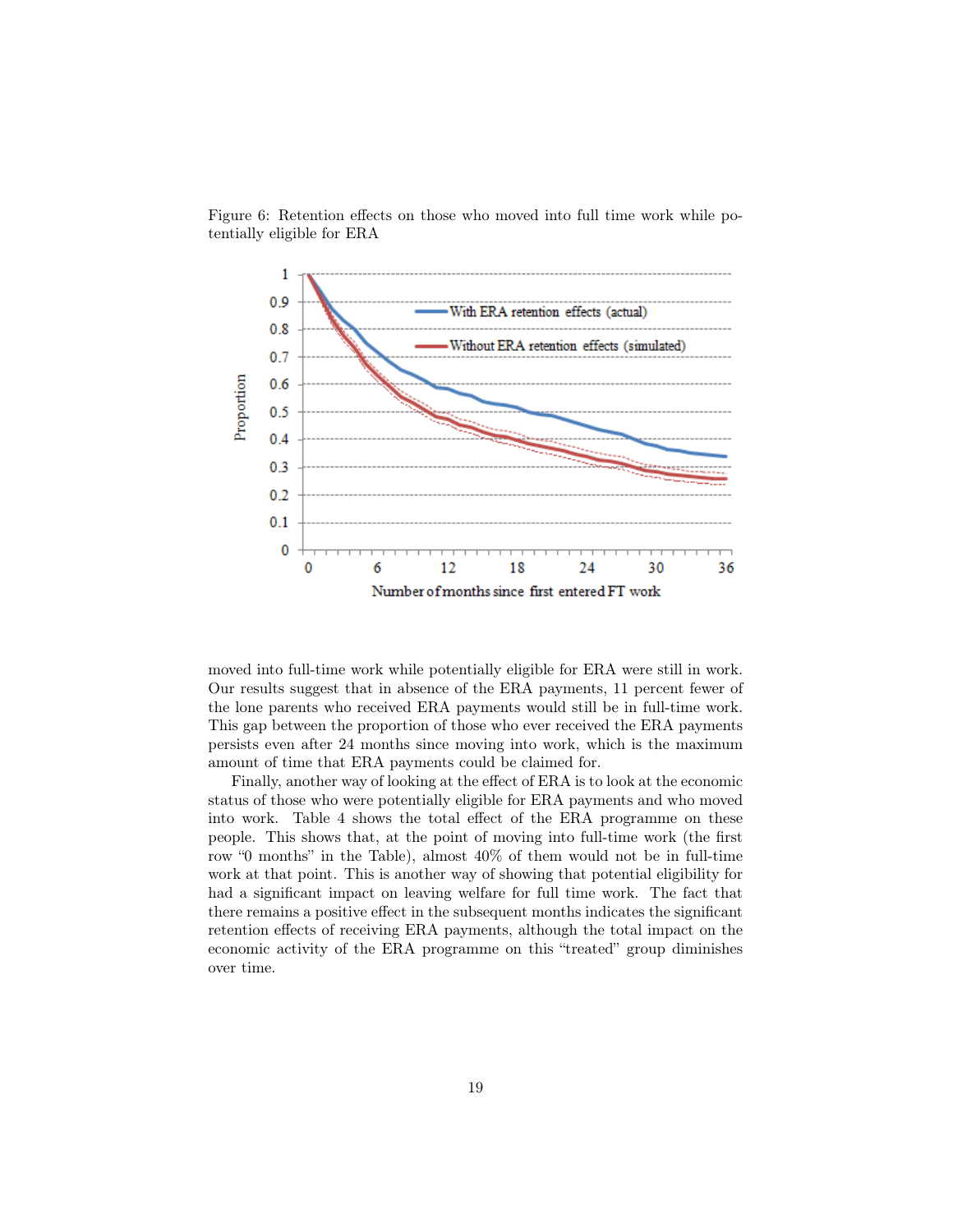

Figure 7: Economic status since moving into full-time work of individuals who received ERA payments

Table 4: Effect of ERA on individuals who receive ERA payments

| Number of months since first. | Effect of ERA on economic status (ppt) |             |               |  |  |
|-------------------------------|----------------------------------------|-------------|---------------|--|--|
| moved into FT work            | On welfare                             | PT work     | FT work       |  |  |
|                               | $-0.332***$                            | $-0.062***$ | $0.399^{***}$ |  |  |
|                               | $-0.211***$                            | $-0.070***$ | $0.304***$    |  |  |
| 12                            | $-0.178***$                            | $-0.073***$ | $0.280***$    |  |  |
| 18                            | $-0.165***$                            | $-0.067***$ | $0.265***$    |  |  |
| 24                            | $-0.150***$                            | $-0.064***$ | $0.248***$    |  |  |
| 36                            | $-0.111***$                            | $-0.046***$ | $0.181***$    |  |  |

Notes: \*\*\* denotes that the effect is significantly different from zero at the 1% level, \*\* at the 5% level,  $^{\ast}$  at the 10% level.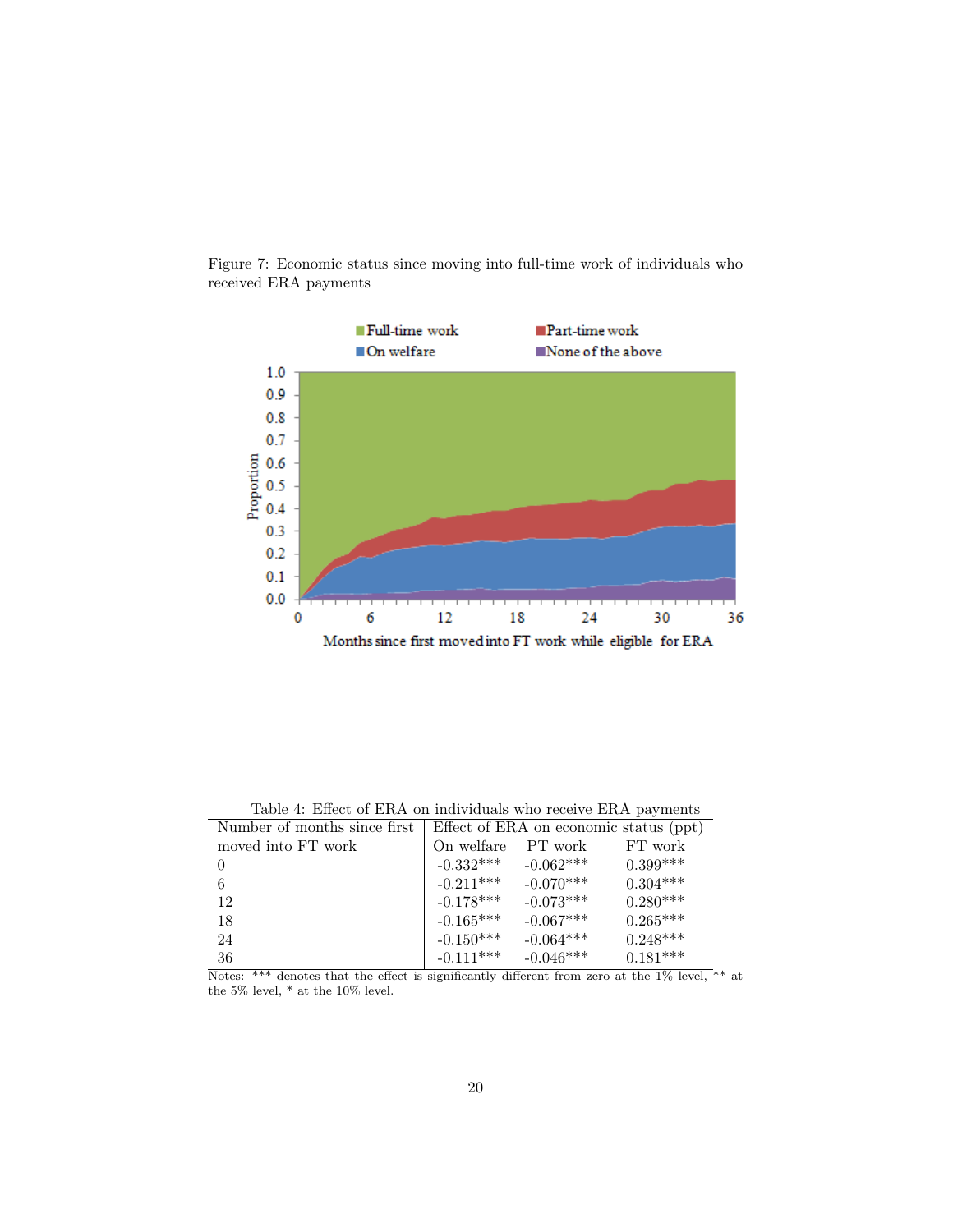# 7 Conclusion

Conventional in-work benefits, such as Working Tax Credit in the UK and the Earned Income Tax Credit in the United States, are not time-limited. However, especially at a time when government budgets are under pressure, time-limited in-work benefits may be one option for governments to use in order to encourage lone parents into work. It is important to understand how time-limited benefits affect the dynamics of work and welfare; that is, the probabilities of both leaving welfare to go into work and the probability of remaining in work once individuals have started working. This paper seeks to evaluate the effect of two time-limited in-work benefits which were introduced in the UK in the 2000s on the economic activity of lone parents. These two benefits, known as "In-Work Credit" (IWC) and "Employment, Retention and Advancement Demonstration" (ERA) differed in both the amounts offered if they move into work, and the number of hours needed in order to qualify to receive them. Importantly, ERA was only paid upon moving into full-time work (of at least 30 hours per week), while IWC was payable conditional on working at least 16 hours per week.

Using rich administrative data on welfare spells and time (and number of hours) in employment, we assess both the IWC and ERA programmes within a common empirical framework. We use a multi-spell, multi-state duration model (similar to [Ham and Lalonde](#page-23-11) [\(1996\)](#page-23-11) and [Eberwein et al.](#page-23-12) [\(1997\)](#page-23-12)) to understand how both policies affect transitions into and out of work. By incorporating unobserved heterogeneity [which is not yet incorporated in the results in this version of the paper], we are able to model explicitly the process which gives rise to dynamic selection bias. Using a model which does not incorporate unobserved heterogeneity, the effects of incentives provided to lone parents to leave work and remain in work by the In-Work Credit are found to be only small. IWC is found to increase the probability of leaving welfare to enter part-time work a small amount (smaller than previous work evaluating IWC such as [Brewer et al.](#page-22-11) [\(2011\)](#page-22-11)), although we restrict interest to those who have been on the New Deal for Lone Parents programme, in order to be comparable to the ERA programme participants). We also find some small effects of IWC of job retention: the receipt of IWC reduces the probability of leaving work too.

In comparison to the IWC policy, the effect on leaving welfare and entering work of potential eligibility for ERA are large and significant. ERA increased the proportion of those potentially eligible for the payments who are in fulltime work by almost 6 percentage points within 6 months of first becoming potentially eligible for ERA, effects which become larger in magnitude up to 24 months after first becoming potentially eligible for the payments. Part of this effect comes due to higher retention in full-time for those who receive the payments: receipt of the ERA payments led to significantly lower probability of leaving full-time work. Moreover, receipt of the ERA payments significantly decreased the probability that individuals would be in part-time work, implying that the fact that the payment was conditional on working 30 hours or more per week led to some lone parents moving into (and staying in) full time work instead of part-time work.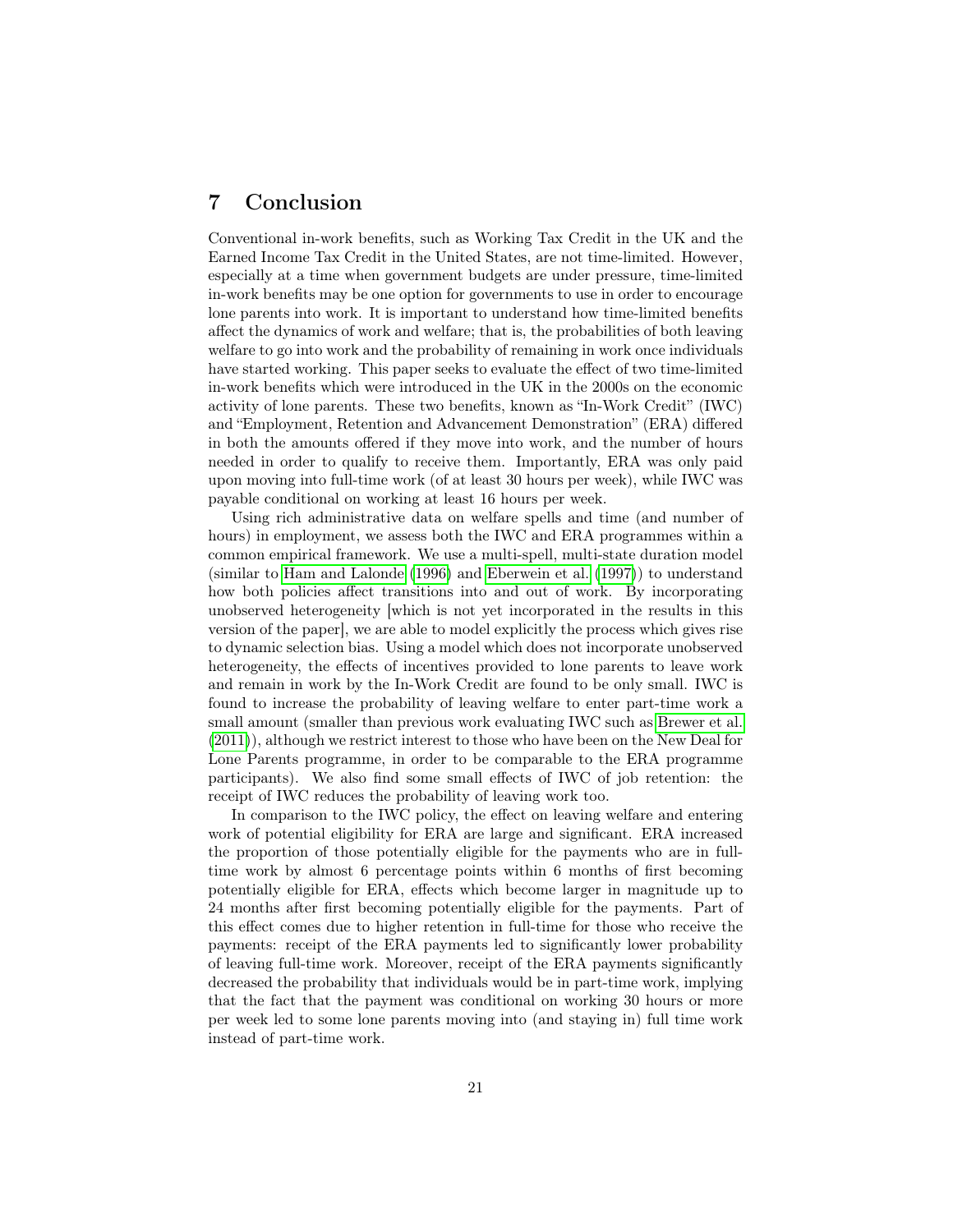While we find that ERA had strong effects on both moving into work and, once there, on staying in work, it is unclear at the moment why this programme was more effective at incentivising work than the In-Work Credit policies, especially since IWC was a larger weekly payment than the ERA payments. We will seek to update this analysis to incorporate unobserved heterogeneity into our model in order to account for process which leads to dynamic selection bias. Moreover, one reason why policymakers may care about job retention, and therefore encouraging lone parents into long term work (rather than short spells of work, cycling on and off out-of-work welfare benefits) may be the extent to which lone parents are able to develop the skills needed to command a higher wage in the labour market. Future work should consider examining the effect of these in-work benefit policies on wages and earnings to supplement the evidence existing on employment and hours of work.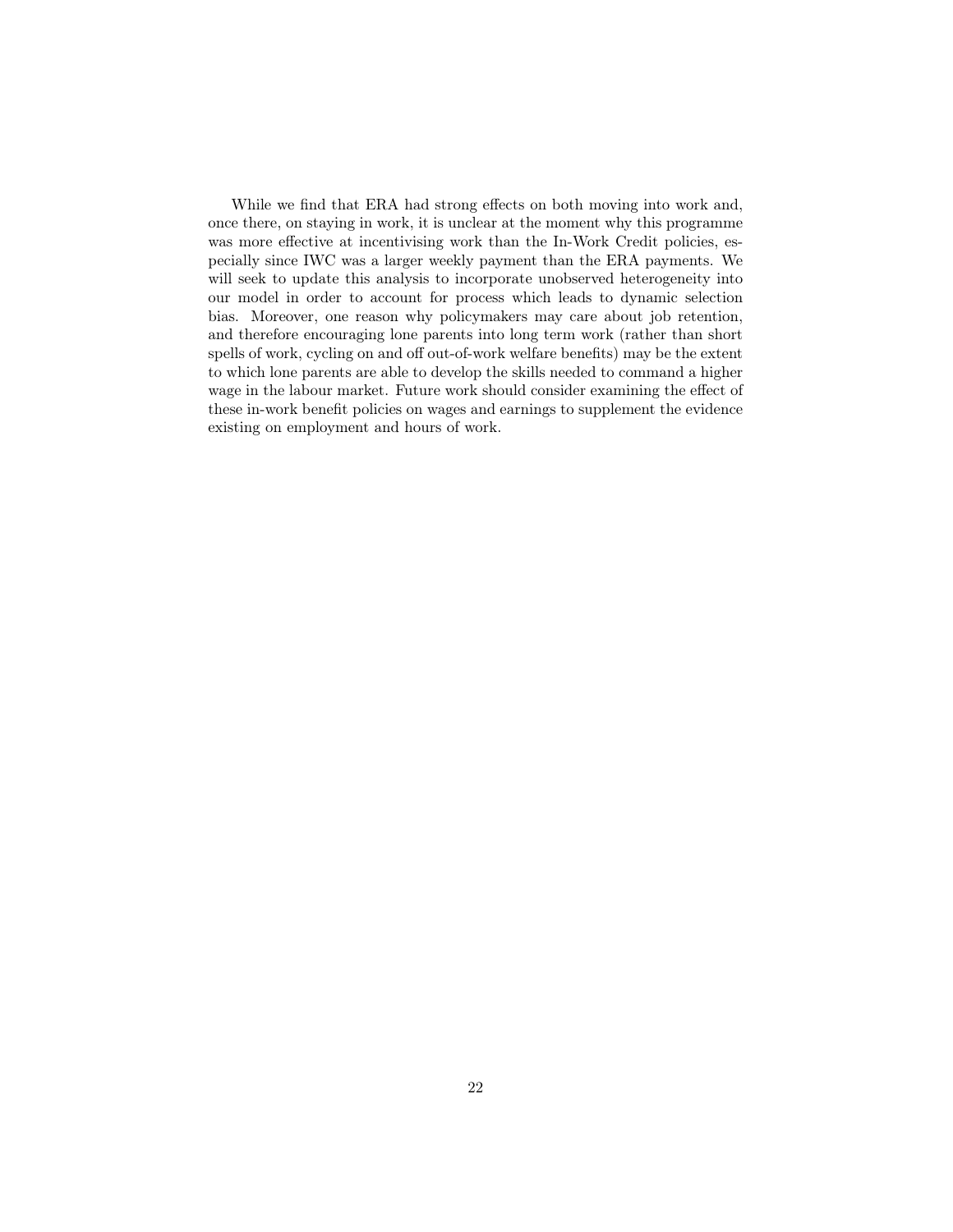### References

- <span id="page-22-9"></span>Adam, S., Bozio, A., Emmerson, C., Greenberg, D., Knight, G., 2008. A costbenefit analysis of pathways to work for new and repeat incapacity benefits claimants. Research Report 498, Department for Work and Pensions.
- <span id="page-22-7"></span>Avram, S., Brewer, M., Salvartori, A., 2013. Lone parent obligations: an impact assessment. Research Report 845, Department for Work and Pensions.
- <span id="page-22-0"></span>Brewer, M., Browne, J., Chowdry, H., Crawford, C., 2009a. The lone parent pilots after 24 - 36 months: the final impact assessment of in-work credit, work search premium, extended schools childcare, quarterly work focused interviews and new deal plus for lone parents. Research Report 506, Department for Work and Pensions.
- <span id="page-22-11"></span>Brewer, M., Browne, J., Chowdry, H., Crawford, C., 2011. The impact of a time-limited, targeted, in-work benefit in the medium term: An evaluation of in-work credit. Working Paper WP11/14, Institute for Fiscal Studies.
- <span id="page-22-5"></span>Brewer, M., Browne, J., Chowdry, H., Crawford, C., Knight, G., 2007. The lone parent pilots after 12 to 24 months: an impact assessment of in-work credit, work search premium, extended schools childcare, quarterly work focused interviews and new deal plus for lone parents. Research Report 415, Department for Work and Pensions.
- <span id="page-22-8"></span>Brewer, M., Francesconi, M., Gregg, P., Grogger, J., 2009b. Feature: In-work benefit reform in a cross-national perspective âĂŞ- introduction. Economic Journal 119.
- <span id="page-22-6"></span>Brewer, M., Saez, E., Shephard, A., 2010. Means-testing and tax rates on earnings. In: Dimensions of Tax Design. Oxford University Press.
- <span id="page-22-4"></span>Browne, J., Hood, A., 2012. A survey of the uk benefit system. Briefing Note 13, Institute for Fiscal Studies.
- <span id="page-22-1"></span>Card, D., Hyslop, D., 2005. Estimating the effects of a time-limited earnings subsidy for welfare-leavers. Econometrica 63 (6).
- <span id="page-22-10"></span>Card, D., Hyslop, D., 2009. Dynamic effects of an earnings subsidy for longterm welfare recipients: evidence from the ssp applicant experiment. Journal of Econometrics 153 (1).
- <span id="page-22-3"></span>Dolton, P., Azevedo, J., Smith, J., 2006. The econometric evaluation of the new deal for lone parents.
- <span id="page-22-2"></span>Dorsett, R., 2013. The effect of temporary in-work support on employment retention: evidence from a field experiment. Discussion Paper 411, National Institute for Economic and Social Research.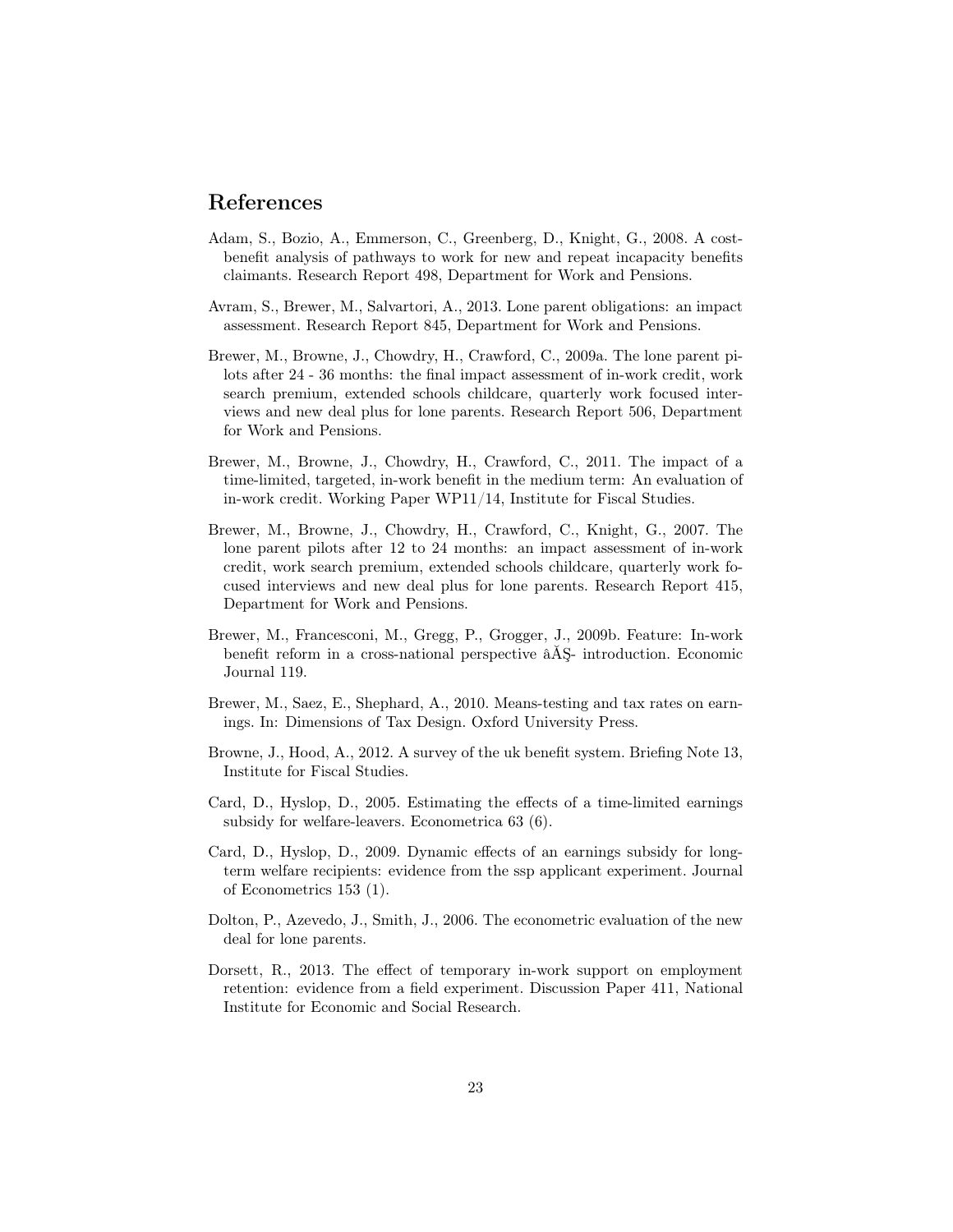- <span id="page-23-4"></span>Dorsett, R., Campbell-Barr, V., Hamilton, G., Hoggart, L., Marsh, A., Miller, C., Phillips, J., Ray, K., Riccio, J., Rich, S., Vegeris, S., 2007. Implementation and first-year impacts of the uk employment retention and advancement (era) demonstration. Research Report 412, Department for Work and Pensions.
- <span id="page-23-9"></span>D'Souza, J., Conolly, A., Purdon, S., 2008. Analysis of the choices and constraints questions on the families and children study. Research Report 481, Department for Work and Pensions.
- <span id="page-23-12"></span>Eberwein, C., Ham, J., LaLonde, R., 1997. The impact of being offered and receiving classroom training on the employment histories of disadvantaged women: Evidence from experimental data. Review of Economic Studies 64 (4).
- <span id="page-23-6"></span>Grogger, J., Karoly, L., 2005. Welfare Reform: Effects of a Decade of Change. Harvard University Press, Cambridge, MA.
- <span id="page-23-11"></span>Ham, J., Lalonde, R., 1996. The effect of sample selection and initial conditions in duration models: evidence from experimental data on training. Econometrica 64 (1).
- <span id="page-23-2"></span>Ham, J., Li, X., Shore-Sheppard, L., 2010. Seam bias, multiple-state, multiplespell duration models and the employment dynamics of disadvantaged women.
- <span id="page-23-3"></span>Ham, J., Woutersen, T., 2009. Calculating standard errors for discontinuous functions of parameter estimates.
- <span id="page-23-0"></span>Hosain, M., Breen, E., 2007. New deal plus for lone parents qualitative evaluation. Research Report 426, Department for Work and Pensions.
- <span id="page-23-1"></span>Jenkins, S., 2008. Extension of the new deal plus for lone parents pilot to scotland and wales: qualitative evaluation. Research Report 499, Department for Work and Pensions.
- <span id="page-23-10"></span>LaValle, I., Clery, E., Huerta, M., 2008. Maternity rights and mothersâĂŹ employment decisions. Research Report 496, Department for Work and Pensions.
- <span id="page-23-7"></span>Moffitt, R., 2003. The temporary assistance for needy families program. In: Moffitt, R. A. (Ed.), Means-Tested Transfer Programs in the United States. University of Chicago Press.
- <span id="page-23-5"></span>Saez, E., 2001. Using elasticities to derive optimal income tax rates. Review of Economic Studies 68 (1).
- <span id="page-23-8"></span>Yeo, A., 2007. Experience of work and job retention among lone parents: an evidence review. Working Paper 37, Department for Work and Pensions.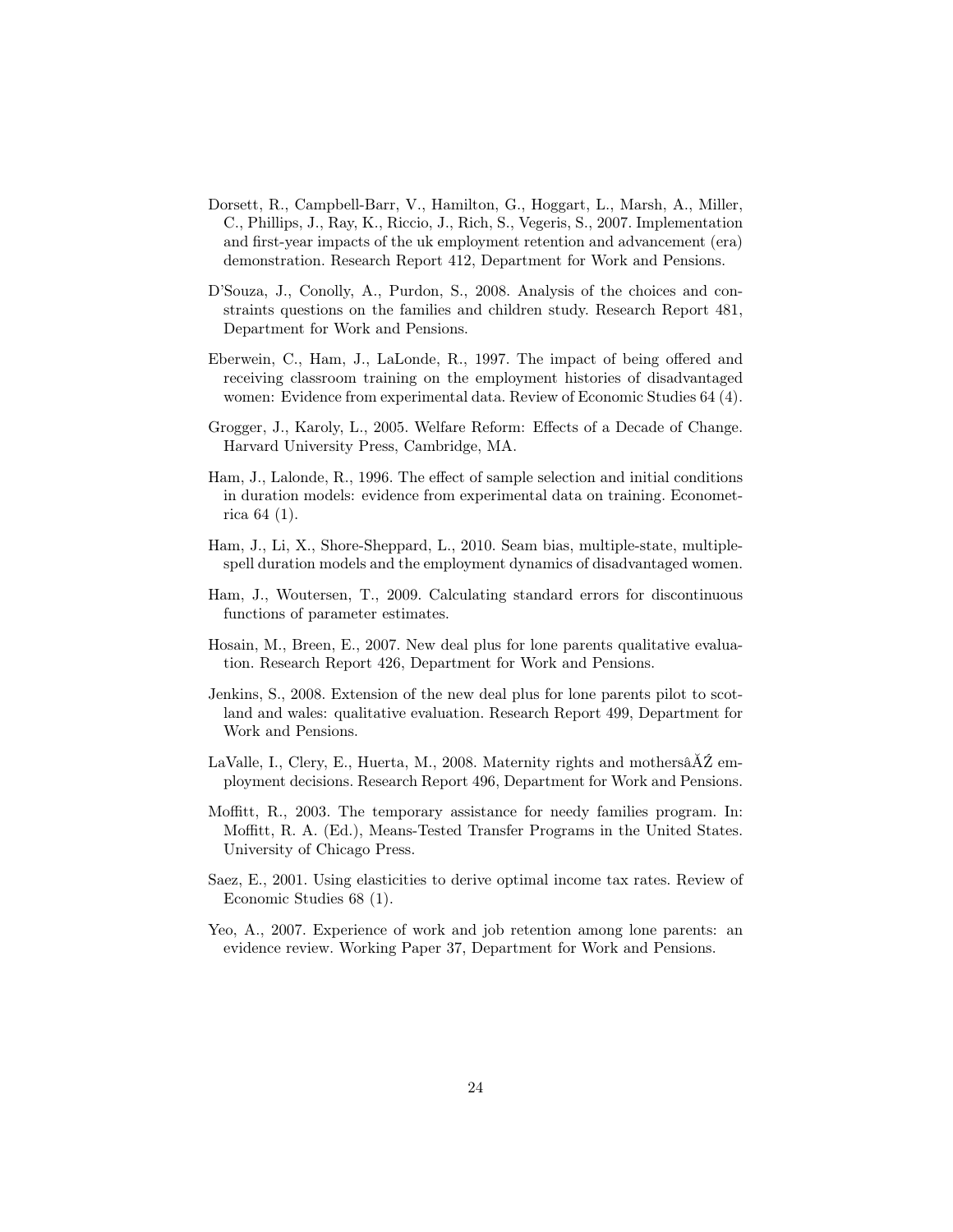# A Appendix

#### A.1 Further details of the IWC and ERA policies

In-Work Credit was rolled out in 6 phases (the names refer to the Jobcentre Plus districts; there are around 90 of these districts in Great Britain)

- Phase 1 (April 2004): Bradford; North London; South-East London.
- Phase 2 (October 2004): Cardiff & Vale; Central London; Dudley & Sandwell; Edinburgh, Lothian & Borders; Lancashire West; Leeds; Leicestershire; Staffordshire; West London.
- Phase 3 (April 2005): Brent, Harrow & Hillingdon; City & East London; Lambeth, Southwark & Wandsworth; South London.
- Phase 4 (October 2005): Bedfordshire & Hertfordshire; Berkshire, Buckinghamshire & Oxfordshire; Essex; Hampshire & the Isle of Wight; Kent; Surrey & Sussex.
- Phase 5 (January 2008): North East London, Birmingham and Solihull.
- National roll-out (April 2008): all other parts of Great Britain.

In July 2007, IWC payments were increased to £60 a week in London.

The ERA programme was introduced in 6 Jobcentre Plus Districts: South East Wales, Derbyshire, East London, Gateshead, Manchester and Renfrewshire. Randomisation into the ERA programme occured between December 2003 and November 2004.

#### A.2 Supplementary tables

|                       |        | Table 3: Number of observed transit |  |
|-----------------------|--------|-------------------------------------|--|
| Number of transitions |        | Number Proportion                   |  |
| 0                     | 3,601  | 36.01%                              |  |
| 1                     | 2,371  | 23.71%                              |  |
| 2                     | 1,319  | 13.19%                              |  |
| 3                     | 1,029  | 10.29%                              |  |
| 4                     | 577    | 5.77%                               |  |
| 5                     | 404    | $4.04\%$                            |  |
| 6 or more             | 699    | 6.99%                               |  |
| Total                 | 10,000 | 100.00%                             |  |
|                       |        |                                     |  |

Table 5: Number of observed transitions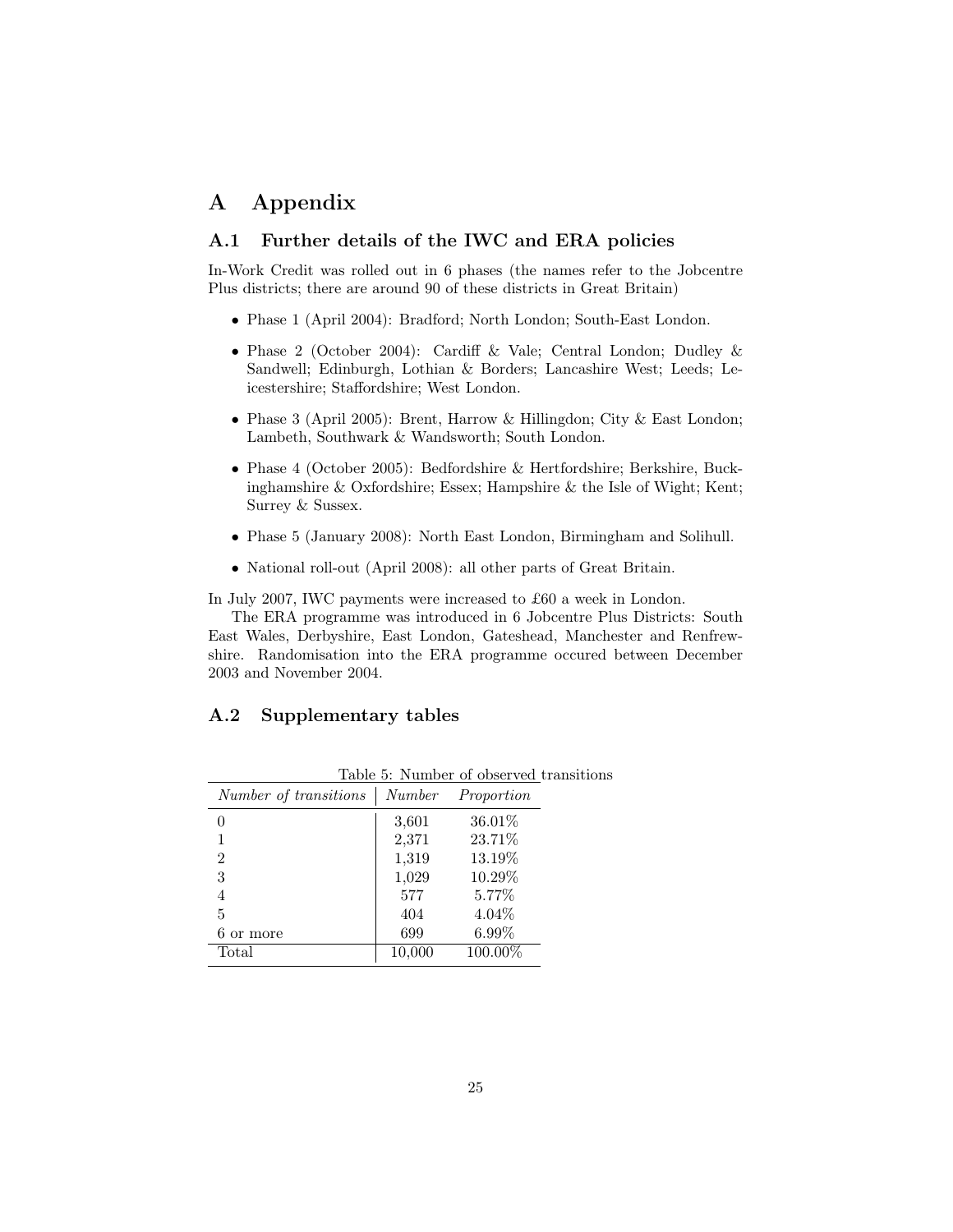|                                    |             | Eligible for IWC,           |       | Eligible for IWC,      |
|------------------------------------|-------------|-----------------------------|-------|------------------------|
|                                    |             | not move into $PT/$ FT work |       | move into $PT/FT$ work |
| Characteristic                     | <i>Mean</i> | Std. Dev.                   | Mean  | Std. Dev.              |
| Months in current spell of welfare | 52.44       | 48.14                       | 39.59 | 37.75                  |
| Age                                | 31.88       | 7.90                        | 31.22 | 7.48                   |
| White                              | 0.76        | 0.43                        | 0.75  | 0.43                   |
| Age of youngest child              | 5.70        | 3.67                        | 5.19  | 3.45                   |
| unemployment rate                  | 6.96        | 1.97                        | 6.26  | 1.84                   |
| Number of children                 | 1.79        | 0.98                        | 1.68  | 0.87                   |
| London                             | 0.28        | 0.45                        | 0.26  | 0.44                   |
| Female                             | 0.96        | 0.20                        | 0.97  | 0.17                   |
| IWC Phase area 1                   | 0.07        | 0.26                        | 0.09  | 0.29                   |
| IWC Phase area 2                   | 0.13        | 0.34                        | 0.19  | 0.39                   |
| IWC Phase area 3                   | 0.09        | 0.28                        | 0.10  | 0.30                   |
| IWC Phase area 4                   | 0.17        | 0.38                        | 0.24  | 0.42                   |
| IWC Phase are 5                    | 0.12        | 0.33                        | 0.06  | 0.24                   |
| IWC area: national roll out        | 0.42        | 0.49                        | 0.32  | 0.47                   |
| Number of individuals              | 4165        |                             | 1553  |                        |

Table 6: Characteristics of IWC potentially eligible individuals who do and do not move into work, measured at period of first potential eligibility

Table 7: Characteristics of ERA potentially eligible individuals who do and do not move into FT work, measured at period of first potential eligibility

|                                    | Eligible for ERA,<br>not move into FT work |           |       | Eligible for ERA,<br>move into FT work |
|------------------------------------|--------------------------------------------|-----------|-------|----------------------------------------|
| Characteristic                     | Mean.                                      | Std. Dev. | Mean. | Std. Dev.                              |
| Months in current spell of welfare | 43.06                                      | 46.01     | 31.29 | 41.56                                  |
| Age                                | 30.82                                      | 8.11      | 31.65 | 7.69                                   |
| White                              | 0.82                                       | 0.39      | 0.74  | 0.44                                   |
| Age of youngest child              | 5.38                                       | 3.88      | 5.71  | 4.10                                   |
| Unemployment rate                  | 5.62                                       | 1.10      | 5.41  | 1.61                                   |
| Number of children                 | 1.65                                       | 0.87      | 1.66  | 0.84                                   |
| London                             | 0.24                                       | 0.43      | 0.24  | 0.43                                   |
| Female                             | 0.96                                       | 0.19      | 0.96  | 0.20                                   |
| Number of individuals              | 998                                        |           |       | 486                                    |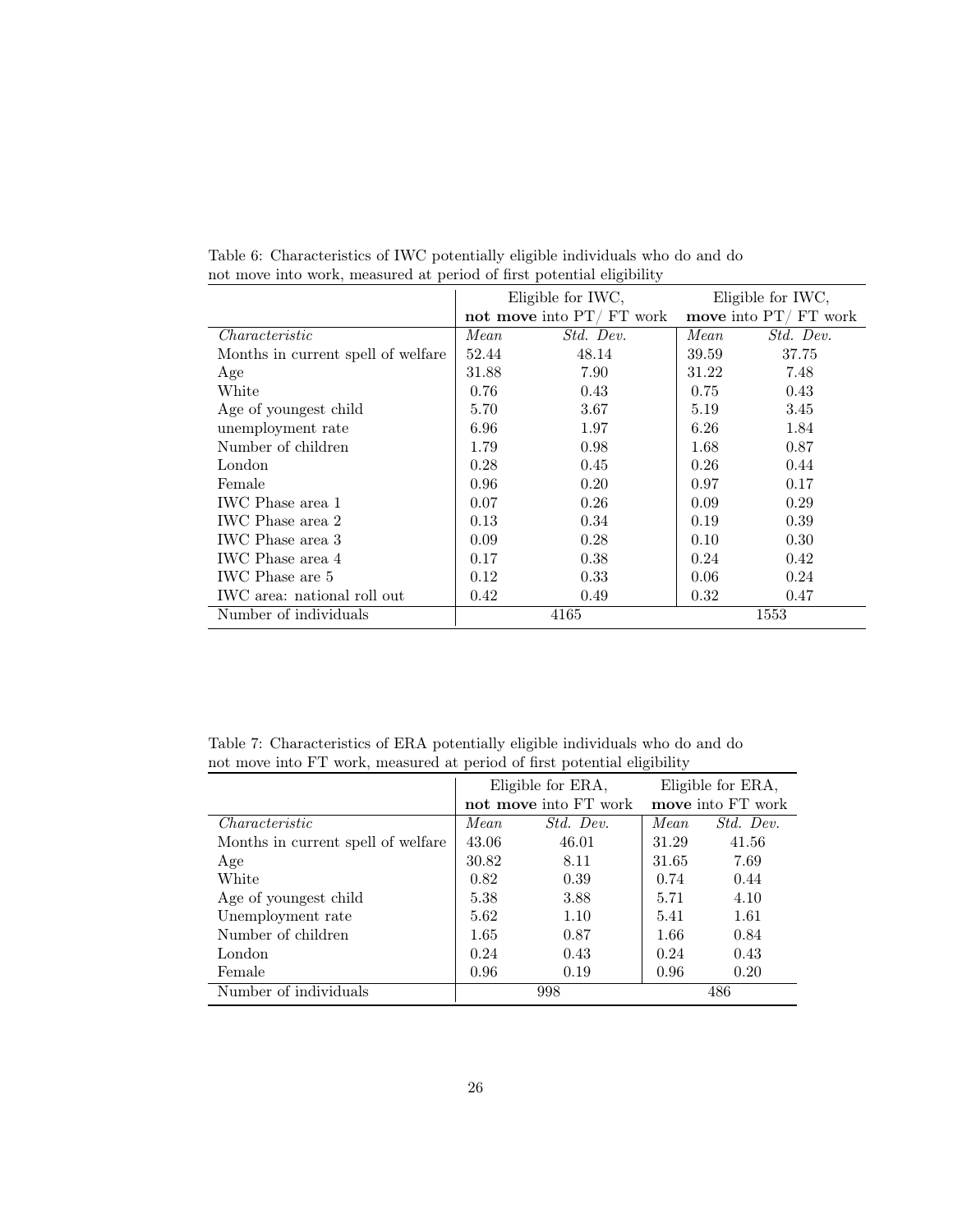|                                                  | Coefficient | Standard Error | $T$ -stat |
|--------------------------------------------------|-------------|----------------|-----------|
| Welfare to part-time work (interrupted)          |             |                |           |
| Potentially eligible for IWC next month          | 0.017       | 0.057          | 0.3       |
| Potentially eligible for IWC next month          | 0.382       | 0.246          | 1.56      |
| (and in London post July 2007)                   |             |                |           |
| Duration in current spell                        | $-0.039$    | 0.003          | $-13.91$  |
| Duration squared                                 | 0.000       | 0.000          | 8.72      |
| Duration cubed                                   | 0.000       | 0.000          | $-6.99$   |
| Age                                              | 0.006       | 0.003          | 2.07      |
| Female                                           | 1.219       | 0.120          | 10.13     |
| White                                            | $-0.128$    | 0.047          | $-2.69$   |
| Number of children                               | $-0.066$    | 0.020          | $-3.3$    |
| Age of youngest child                            | 0.010       | 0.006          | 1.61      |
| Claimed dis. benefit in 3 years pre joining NDLP | $-0.013$    | 0.059          | $-0.22$   |
| Claimed when joined NDLP                         | $-0.710$    | 0.132          | $-5.39$   |
| Local unemployment rate                          | $-0.039$    | 0.012          | $-3.28$   |
|                                                  |             |                |           |
| Welfare to full-time work (interrupted)          |             |                |           |
| Potentially eligible for IWC next month          | $-0.104$    | 0.090          | $-1.15$   |
| Potentially eligible for IWC next month          | 0.253       | 0.282          | 0.9       |
| (and in London post July 2007)                   |             |                |           |
| Potentially eligible for ERA next month          | 0.574       | 0.358          | 1.6       |
| Duration in current spell                        | $-0.045$    | 0.005          | $-9.9$    |
| Duration squared                                 | 0.000       | 0.000          | 5         |
| Duration cubed                                   | 0.000       | 0.000          | $-3.56$   |
| Age                                              | $-0.012$    | 0.005          | $-2.45$   |
| Female                                           | $-0.392$    | 0.095          | $-4.12$   |
| White                                            | $-0.466$    | 0.068          | $-6.86$   |
| Number of children                               | $-0.071$    | 0.033          | $-2.17$   |
| Age of youngest child                            | 0.069       | 0.009          | 7.29      |
| Claimed dis. benefit in 3 years pre joining NDLP | $-0.089$    | 0.096          | $-0.92$   |
| Claimed when joined NDLP                         | 0.246       | 0.158          | 1.56      |
| Local unemployment rate                          | $-0.025$    | 0.019          | $-1.27$   |
|                                                  |             |                |           |
| Welfare to "None of the above" (interrupted)     |             |                |           |
| Duration in current spell                        | $-0.017$    | 0.004          | $-4.54$   |
| Duration squared                                 | 0.000       | 0.000          | 1.83      |
| Duration cubed                                   | 0.000       | 0.000          | $-1.17$   |
| Age                                              | $-0.020$    | 0.005          | $-4.35$   |
| Female                                           | $-0.193$    | 0.113          | $-1.71$   |
| White                                            | $-0.148$    | 0.066          | $-2.23$   |
| Number of children                               | 0.122       | 0.026          | 4.61      |
| Age of youngest child                            | 0.006       | 0.009          | 0.61      |
| Claimed dis. benefit in 3 years pre joining NDLP | $-0.307$    | 0.092          | $-3.33$   |
| Claimed when joined NDLP                         | $-0.440$    | 0.194          | $-2.27$   |
| Local unemployment rate                          | $-0.004$    | 0.016          | $-0.23$   |
|                                                  |             |                |           |

Table 8: Results from multi-state multi-spell duration model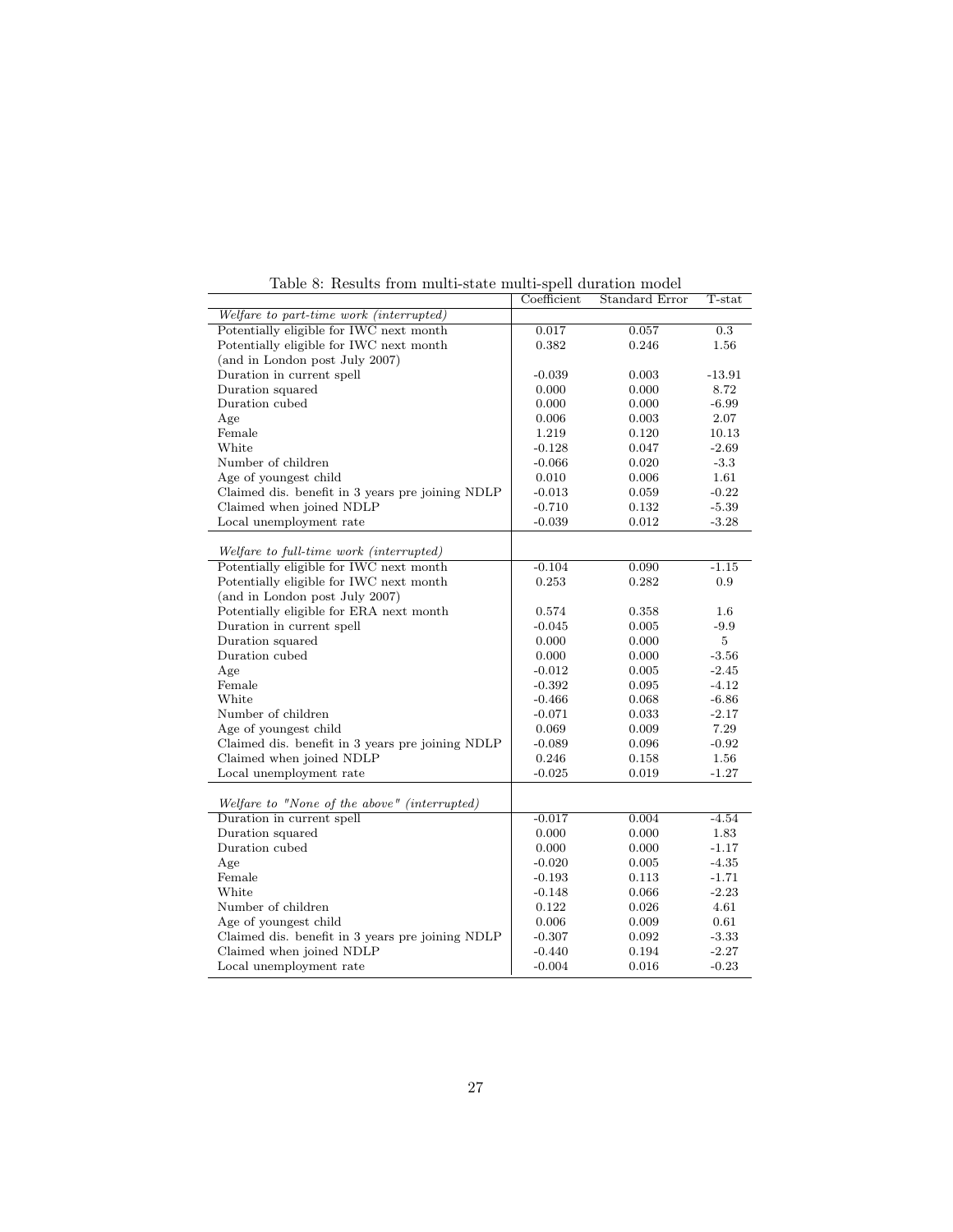|                                                  | Coefficient | Standard Error | T-stat  |
|--------------------------------------------------|-------------|----------------|---------|
| Welfare to part-time work (fresh)                |             |                |         |
| Potentially eligible for IWC next month          | 0.265       | 0.112          | 2.35    |
| Potentially eligible for IWC next month          | 0.276       | 0.289          | 0.95    |
| (and in London post July 2007)                   |             |                |         |
| First period in spell                            | $-0.766$    | 0.141          | $-5.43$ |
| Duration in current spell                        | $-0.054$    | 0.020          | $-2.68$ |
| Duration squared                                 | 0.001       | 0.001          | 1.19    |
| Duration cubed                                   | 0.000       | 0.000          | $-1.14$ |
| Age                                              | 0.011       | 0.005          | 2.18    |
| Female                                           | 1.126       | 0.237          | 4.75    |
| White                                            | $-0.193$    | 0.083          | $-2.33$ |
| Number of children                               | $-0.341$    | 0.040          | $-8.45$ |
| Age of youngest child                            | 0.034       | 0.011          | $3.1\,$ |
| Claimed dis. benefit in 3 years pre joining NDLP | $-0.232$    | 0.104          | $-2.23$ |
| Claimed when joined NDLP                         | $-0.501$    | 0.260          | $-1.93$ |
| Local unemployment rate                          | $-0.042$    | 0.019          | $-2.2$  |
| Welfare to full-time work (fresh)                |             |                |         |
| Potentially eligible for IWC next month          | 0.008       | 0.174          | 0.05    |
| Potentially eligible for IWC next month          | $-0.045$    | 0.406          | $-0.11$ |
| (and in London post July 2007)                   |             |                |         |
| Potentially eligible for ERA next month          | 0.408       | 0.640          | 0.64    |
| First period in spell                            | $-0.656$    | 0.173          | $-3.8$  |
|                                                  |             |                |         |
| Duration in current spell                        | $-0.070$    | 0.025          | $-2.84$ |
| Duration squared                                 | 0.001       | 0.001          | 0.61    |
| Duration cubed                                   | 0.000       | 0.000          | 0.09    |
| Age                                              | $-0.029$    | 0.008          | $-3.83$ |
| Female                                           | $-1.329$    | 0.142          | $-9.35$ |
| White                                            | $-0.508$    | 0.104          | $-4.87$ |
| Number of children                               | $-0.097$    | 0.053          | $-1.82$ |
| Age of youngest child                            | 0.045       | 0.015          | 3.05    |
| Claimed dis. benefit in 3 years pre joining NDLP | $-0.317$    | 0.143          | $-2.22$ |
| Claimed when joined NDLP                         | 0.402       | 0.271          | 1.49    |
| Local unemployment rate                          | $-0.022$    | 0.027          | $-0.81$ |
| Welfare to "None of the above" (fresh)           |             |                |         |
| First period in spell                            | $-0.761$    | 0.175          | $-4.35$ |
| Duration in current spell                        | $-0.036$    | 0.021          | $-1.77$ |
| Duration squared                                 | 0.000       | 0.001          | 0.3     |
| Duration cubed                                   | 0.000       | 0.000          | 0.11    |
| Age                                              | $-0.009$    | 0.007          | $-1.32$ |
| Female                                           | $-0.436$    | 0.172          | $-2.54$ |
| White                                            | $-0.384$    | 0.097          | $-3.98$ |
| Number of children                               | $-0.098$    | 0.045          | $-2.2$  |
| Age of youngest child                            | $-0.020$    | 0.014          | $-1.48$ |
| Claimed dis. benefit in 3 years pre joining NDLP | 0.021       | 0.111          | 0.19    |
| Claimed when joined NDLP                         | $-0.615$    | 0.310          | $-1.99$ |
|                                                  |             |                |         |
| Local unemployment rate                          | $-0.016$    | 0.023          | $-0.71$ |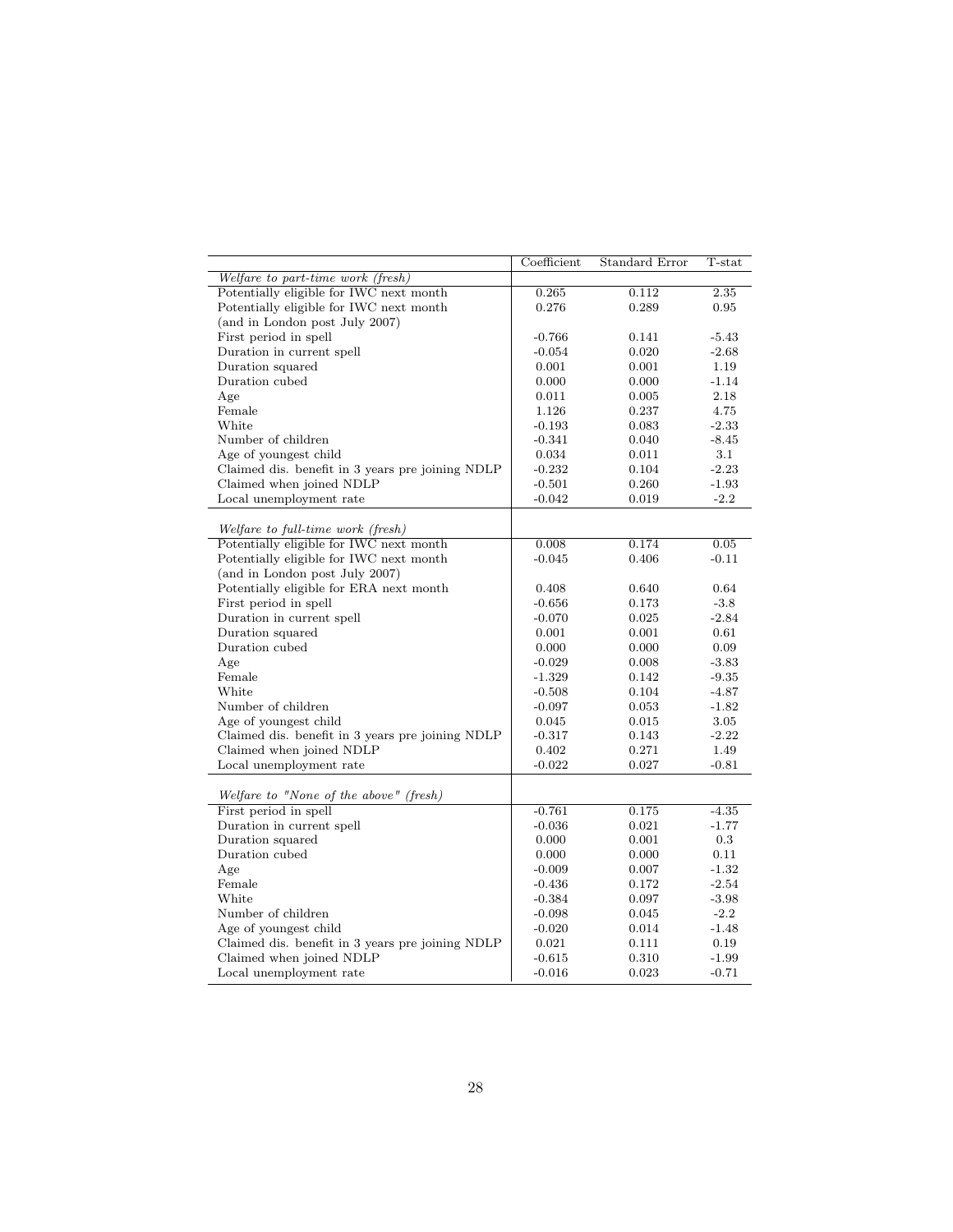|                                                  | Coefficient | Standard Error | $T$ -stat |
|--------------------------------------------------|-------------|----------------|-----------|
| Part-time work to welfare                        |             |                |           |
| Potentially eligible for IWC next month          | $-0.134$    | 0.093          | $-1.44$   |
| Potentially eligible for IWC next month          | 0.010       | 0.293          | 0.03      |
| (and in London post July 2007)                   |             |                |           |
| First period in spell                            | $-0.015$    | 0.096          | $-0.16$   |
| Duration in current spell                        | $-0.107$    | 0.017          | $-6.42$   |
| Duration squared                                 | 0.004       | 0.001          | 3.76      |
| Duration cubed                                   | 0.000       | 0.000          | $-3.18$   |
| Age                                              | $-0.009$    | 0.005          | $-1.81$   |
| Female                                           | $-0.577$    | 0.174          | $-3.31$   |
| White                                            | 0.215       | 0.071          | 3.01      |
| Number of children                               | $-0.072$    | 0.034          | $-2.11$   |
| Age of youngest child                            | $-0.030$    | 0.010          | $-3.02$   |
| Claimed dis. benefit in 3 years pre joining NDLP | 0.369       | 0.082          | 4.48      |
| Claimed when joined NDLP                         | $-0.352$    | 0.214          | $-1.65$   |
| Local unemployment rate                          | 0.026       | 0.016          | 1.62      |
|                                                  |             |                |           |
| Part-time work to full-time work                 |             |                |           |
| Potentially eligible for IWC next month          | $-0.402$    | 0.146          | $-2.76$   |
| Potentially eligible for IWC next month          | 0.084       | 0.394          | 0.21      |
| (and in London post July 2007)                   |             |                |           |
| Potentially eligible for ERA next month          | 0.307       | 0.582          | 0.53      |
| First period in spell                            | 0.117       | 0.151          | 0.77      |
| Duration in current spell                        | $-0.003$    | 0.019          | $-0.16$   |
| Duration squared                                 | $-0.001$    | 0.001          | $-1.52$   |
| Duration cubed                                   | 0.000       | 0.000          | 2.01      |
| Age                                              | $-0.003$    | 0.007          | $-0.44$   |
| Female                                           | $-0.822$    | 0.215          | $-3.82$   |
| White                                            | $-0.229$    | 0.088          | $-2.58$   |
| Number of children                               | $-0.069$    | 0.047          | $-1.46$   |
| Age of youngest child                            | 0.022       | 0.014          | 1.64      |
| Claimed dis. benefit in 3 years pre joining NDLP | 0.400       | 0.120          | 3.32      |
| Claimed when joined NDLP                         | $-0.217$    | 0.279          | $-0.78$   |
| Local unemployment rate                          | $-0.015$    | 0.023          | $-0.68$   |
|                                                  |             |                |           |
| Part-time work to "None of the above"            |             |                |           |
| Potentially eligible for IWC next month          | $-0.058$    | 0.103          | $-0.57$   |
| Potentially eligible for IWC next month          | $-0.071$    | 0.302          | $-0.24$   |
| (and in London post July 2007)                   |             |                |           |
| First period in spell                            | 0.005       | 0.108          | 0.05      |
| Duration in current spell                        | $-0.095$    | 0.019          | $-4.95$   |
| Duration squared                                 | 0.004       | 0.001          | 3.32      |
| Duration cubed                                   | 0.000       | 0.000          | $-3.23$   |
| Age                                              | $-0.022$    | 0.005          | $-3.98$   |
| Female                                           | 0.943       | 0.387          | 2.44      |
| White                                            | 0.308       | 0.079          | 3.9       |
| Number of children                               | $-0.075$    | 0.038          | $-1.99$   |
| Age of youngest child                            | 0.002       | 0.011          | 0.21      |
| Claimed dis. benefit in 3 years pre joining NDLP | 0.121       | 0.099          | 1.21      |
| Claimed when joined NDLP                         |             | 0.230          | 0.2       |
|                                                  | 0.046       |                |           |
| Local unemployment rate                          | $-0.017$    | 0.017          | $-0.99$   |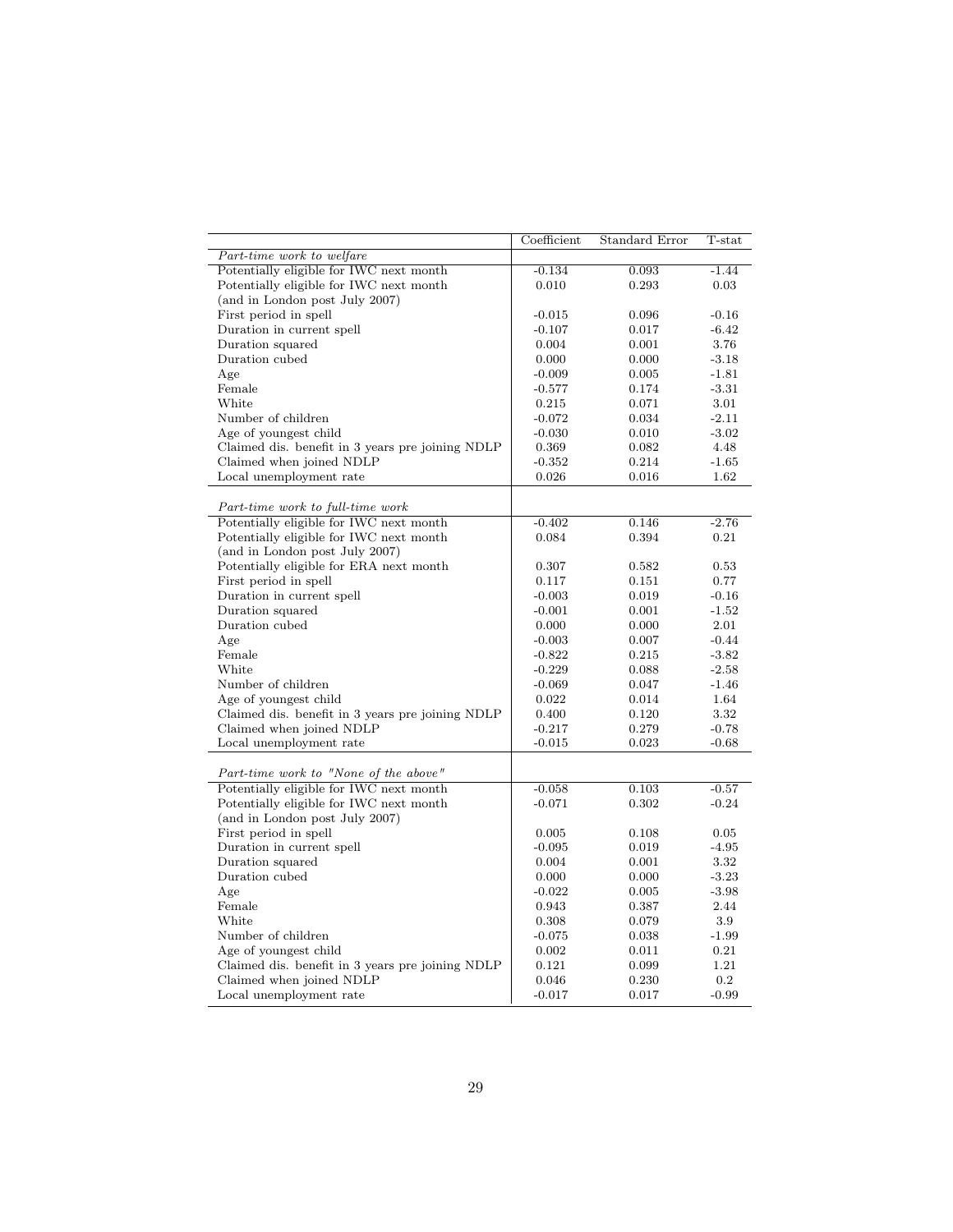|                                                                                    | Coefficient       | Standard Error | T-stat   |
|------------------------------------------------------------------------------------|-------------------|----------------|----------|
| Full-time work to welfare                                                          |                   |                |          |
| Potentially eligible for IWC next month                                            | $-0.403$          | 0.152          | $-2.64$  |
| Potentially eligible for IWC next month                                            | 0.292             | 0.375          | 0.78     |
| (and in London post July 2007)                                                     |                   |                |          |
| Potentially eligible for ERA next month                                            | $-0.521$          | 0.786          | $-0.66$  |
| First period in spell                                                              | $-0.040$          | 0.130          | $-0.31$  |
| Duration in current spell                                                          | $-0.107$          | 0.021          | $-5.17$  |
| Duration squared                                                                   | 0.002             | 0.001          | $1.65\,$ |
| Duration cubed                                                                     | 0.000             | 0.000          | $-0.28$  |
| Age                                                                                | $-0.007$          | 0.007          | $-0.94$  |
| Female                                                                             | $-1.102$          | 0.121          | $-9.09$  |
| White                                                                              | $-0.094$          | 0.092          | $-1.03$  |
| Number of children                                                                 | $-0.024$          | 0.049          | $-0.49$  |
| Age of youngest child                                                              | $-0.081$          | 0.013          | $-6.22$  |
| Claimed dis. benefit in 3 years pre joining NDLP                                   | $-0.132$          | 0.134          | $-0.99$  |
| Claimed when joined NDLP                                                           | 0.414             | 0.216          | 1.91     |
| Local unemployment rate                                                            | 0.038             | 0.025          | 1.51     |
|                                                                                    |                   |                |          |
| Full-time work to part-time work                                                   |                   |                |          |
| Potentially eligible for IWC next month<br>Potentially eligible for IWC next month | $-0.024$<br>0.127 | 0.168          | $-0.14$  |
|                                                                                    |                   | 0.434          | 0.29     |
| (and in London post July 2007)                                                     |                   |                |          |
| Potentially eligible for ERA next month                                            | $-0.829$          | 1.039          | $-0.8$   |
| First period in spell                                                              | $-0.269$          | 0.179          | $-1.51$  |
| Duration in current spell                                                          | $-0.087$          | 0.025          | $-3.42$  |
| Duration squared                                                                   | 0.003             | 0.001          | 2.08     |
| Duration cubed                                                                     | 0.000             | 0.000          | $-1.66$  |
| Age                                                                                | $-0.001$          | 0.008          | $-0.1$   |
| Female                                                                             | $-0.013$          | 0.202          | $-0.06$  |
| White                                                                              | $-0.281$          | 0.102          | $-2.75$  |
| Number of children                                                                 | $-0.085$          | 0.059          | $-1.45$  |
| Age of youngest child                                                              | $-0.040$          | 0.016          | $-2.5$   |
| Claimed dis. benefit in 3 years pre joining NDLP                                   | $-0.011$          | 0.149          | $-0.08$  |
| Claimed when joined NDLP                                                           | $-0.289$          | 0.292          | $-0.99$  |
| Local unemployment rate                                                            | 0.071             | 0.028          | 2.56     |
|                                                                                    |                   |                |          |
| Full-time work to "None of the above"                                              |                   |                |          |
| Potentially eligible for IWC next month                                            | $-0.320$          | 0.174          | $-1.83$  |
| Potentially eligible for IWC next month                                            | 0.606             | 0.410          | 1.48     |
| (and in London post July 2007)                                                     |                   |                |          |
| Potentially eligible for ERA next month                                            | $-0.750$          | 0.989          | $-0.76$  |
| First period in spell                                                              | 0.115             | 0.173          | 0.66     |
| Duration in current spell                                                          | $-0.022$          | 0.026          | $-0.87$  |
| Duration squared                                                                   | $-0.002$          | 0.001          | $-1.54$  |
| Duration cubed                                                                     | 0.000             | 0.000          | 1.85     |
| Age                                                                                | $-0.008$          | 0.009          | $-0.89$  |
| Female                                                                             | $-0.248$          | 0.192          | $-1.29$  |
| White                                                                              | 0.208             | 0.118          | 1.76     |
| Number of children                                                                 | $-0.021$          | 0.062          | $-0.34$  |
| Age of youngest child                                                              | $-0.040$          | 0.017          | $-2.36$  |
| Claimed dis. benefit in 3 years pre joining NDLP                                   | 0.249             | 0.145          | 1.72     |
| Claimed when joined NDLP                                                           | $-0.444$          | 0.320          | $-1.39$  |
| Local unemployment rate                                                            | $-0.032$          | 0.028          | $-1.13$  |